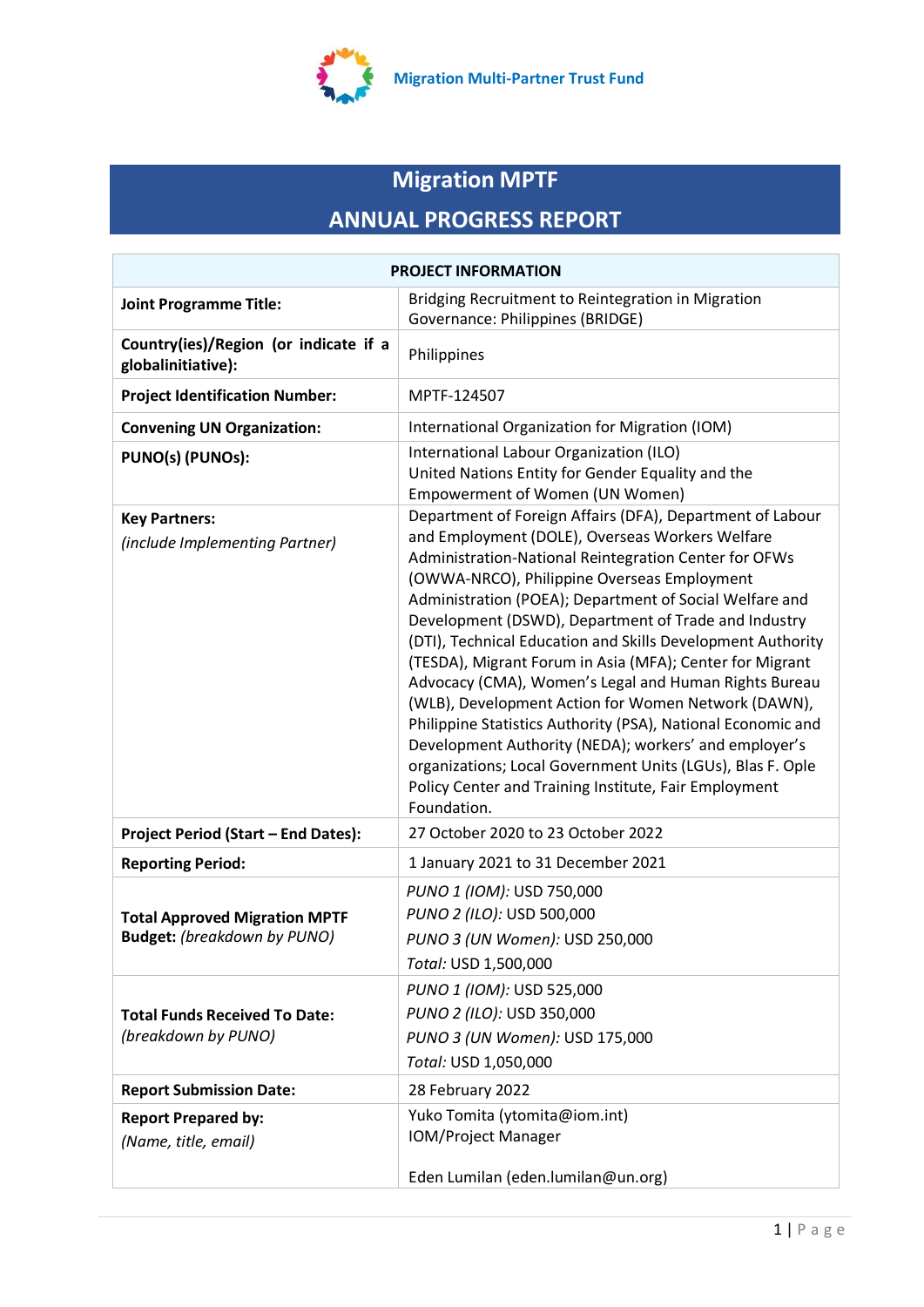

| RCO/Development Coordination Officer - Partnerships and |
|---------------------------------------------------------|
| Development Finance                                     |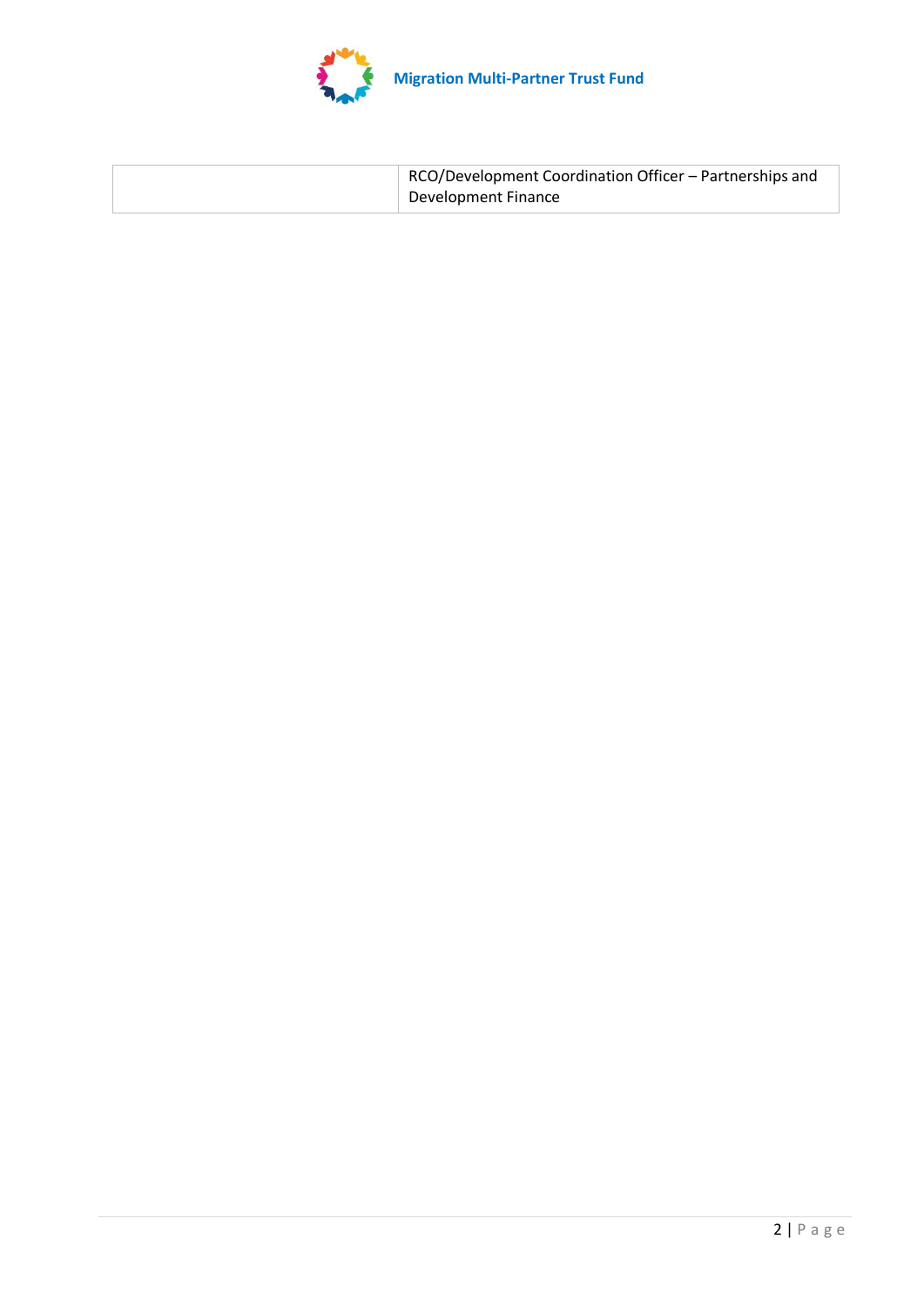

#### **Executive Summary**

The Bridging Recruitment to Reintegration in Migration Governance "BRIDGE" programme, convened by the International Organization for Migration (IOM) and jointly implemented by the International Labor Organization (ILO) and the United Nations Entity for Gender Equality and the Empowerment of Women (UN Women) under the guidance of the UN Resident Coordinator (UNRC) and the Department of Foreign Affairs (DFA), was officially activated on 27 October 2020. The Programme seeks to ensure that Philippine government initiatives for fair and ethical recruitment and sustainable reintegration are evidence-based, gender-responsive and coordinated, supported by mechanisms that translate evidence into policy and practice, in line with Objectives 6 and 21 of the Global Compact for Safe, Orderly, and Regular Migration (GCM).In 2021, BRIDGE held two stakeholder coordination events to strengthen partnership: 1) an inception meeting with partners in April to prepare and inform them of the specific activities to be undertaken and roles and responsibilities of all involved, and 2) the first Technical Working Group (TWG) meeting in August to establish the structure and membership of the group that will inform and guide BRIDGE activities at the Outcome level.

During the reporting period, programme activities have progressed to varying stages and marked the following milestones per Outcome:

Outcome 1: Government agencies have begun to be engaged in stocktaking activities that will produce evidence to support gender-responsive fair and ethical recruitment and sustainable reintegration. OWWA and POEA in particular are collaborating in the research on the impact of migration on educational outcomes of children with Yale University (1.1.2) since April. Results of the study, which is expected to be published in October 2022, will be used to create policy recommendations and programme improvements to potentially address adverse effects in children and increase the involvement of the families of OFWs from recruitment to reintegration.

Outcome 2: Stakeholders—agencies, organizations, and the migrants—are being engaged to inform and customize capacity-building tools and activities are being developed according to their needs to improve policies and practices on fair and ethical recruitment and sustainable reintegration. The OFW Reintegration Advisor and Referral Pathways (2.1.2), an online tool intended to aid OFWs navigate their return and reintegration process, is being developed with a whole-of-government and society approach, having held multiple multi-stakeholder consultations in the past year. Collaboration with national and regional migration-related inter-agency structures like the Sub-Committee on International Migration and Development (SC-IMD) (2.1.3) was formalized in December through its drafting of a Resolution to implement and promote activities on fair and ethical recruitment and sustainable reintegration from national to local level, ensuring interventions at the different governance levels are coherent and based on their respective needs and situation. Discussions with pilot local government units (LGUs) were held in July and August to facilitate interventions towards gender-responsive service delivery for migrant workers and their families through Migrant Resource Centers (2.2.3).

Outcome 3: National policies and practices on recruitment and reintegration are guided to align with GCM Objectives 6 and 21 through the completion of the gaps analysis and policy recommendations (3.1.1) in October. The results from this paper led to the drafting of the National Action Plan (NAP) on Sustainable, Gender-responsive Return and Reintegration (3.1.3), which outlines strategic objectives and specific action points. The NAP was further informed and developed through the inputs gathered from a multi-stakeholder consultation held in November. With OWWA's leadership, the commitment of stakeholders to promote, cooperate, and implement the NAP for the next five years was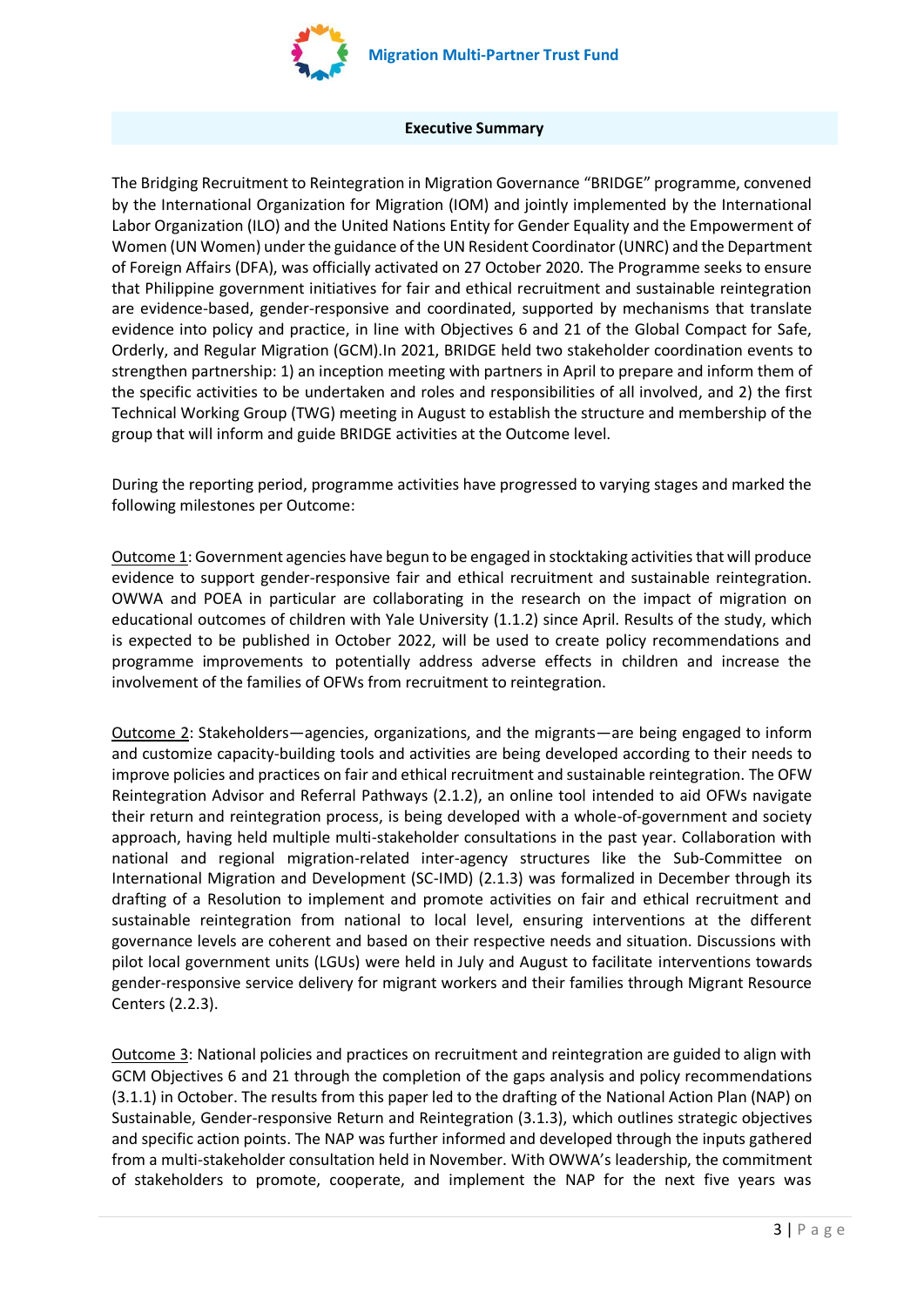

established, with representatives from civil society and OFW associations giving statements of solidarity during the launch in December 2021.

The Philippine legislation landscape also had an achievement at the end of 2021 that will affect BRIDGE. The year saw the signing of the law paving the way for the establishment of the Department of Migrant Workers<sup>1</sup>, which commits to the progressive realization of the objectives of the Global Compact for Safe, Orderly, and Regular Migration (GCM). It provides for better protection of the rights of OFWs and most significantly, defines Ethical Recruitment for the first time in Philippine law as "the lawful hiring of workers in a fair and transparent manner that respects and protects their dignity and rights". However, the implementation of this provision needs to be aligned with the more extensive definition and stronger provisions of the Migrant Workers and Overseas Filipinos Act<sup>2</sup> on illegal recruitment and recruitment regulation. Many of the divisions—if not the whole sub-agency like OWWA and POEA—of the current BRIDGE government partners will transition into the new department. Although there may be changes in the people or representatives, the composition of the Department of Migrant workers will mostly be the same government bodies BRIDGE is currently engaged with. BRIDGE will be maintaining the same partnerships based on the government body's function at the activity level while adjusting to the new structure of authority at the Steering Committee level. BRIDGE also intends to support the operationalization and transition process of the new department as much as possible with the current lineup of activities during the project timeline.

# **Annual (or End-of Project) Progress**

# **1. Summary and Context**

The BRIDGE Programme seeks to strengthen implementation of the Global Compact for Migration (GCM) in and by the Philippines, with a specific focus on two GCM objectives prioritized by the Government of the Philippines: Objective 6 to facilitate fair and ethical recruitment and safeguard conditions that ensure decent work, and Objective 21 to cooperate in facilitating safe and dignified return and readmission as well as sustainable reintegration. BRIDGE seeks to work on these two objectives through the lens of the GCM Thematic Area 4: Facilitating regular migration, decent work and enhancing the positive development effects of human mobility. It ensures Government initiatives promote fair and ethical recruitment and sustainable reintegration services are evidence-based, gender-responsive and coordinated through a people-centered, whole-of-government and whole-of-society approach. It also establishes mechanisms to translate evidence into policy and best practices through a 360-degree approach to the objectives and recruitment and reintegration throughout the migration cycle.

The reporting period marks the first full year of programme implementation. The project team continued to encounter various challenges, especially in implementing these activities amid the COVID-19 pandemic and its continuing impact on the Philippines in general. As of this writing, the situation has reverted to a renewed surge in the number of COVID-19 Omicron cases—reaching the highest levels since the start of the pandemic—and even more stringent movement restrictions. The Philippines has experienced one of the strictest and longest lockdown periods worldwide due to the COVID-19 pandemic. To address such setbacks, the team has adapted its approach and introduced modifications for planned activities in order to be able to deliver more efficiently and continue to meet overall project objectives in a manner that is relevant to the stakeholders and target beneficiaries. All public activities and meetings during this reporting period were held using online modalities. The communication

<sup>&</sup>lt;sup>1</sup> Senate Bill 2234 was passed in its third reading and was signed into law by President Duterte on 30 December 2021. It was officially published a[s Republic Act 11641](https://www.officialgazette.gov.ph/downloads/2021/12dec/20211230-RA-11641-RRD.pdf) and took effect 3 February 2022.

<sup>&</sup>lt;sup>2</sup> [Republic Act 8042,](https://www.poea.gov.ph/laws&rules/files/Migrant%20Workers%20Act%20of%201995%20(RA%208042).html) as amended b[y Republic Act 10022](https://mirror.officialgazette.gov.ph/2010/03/10/republic-act-no-10022-s-2010/)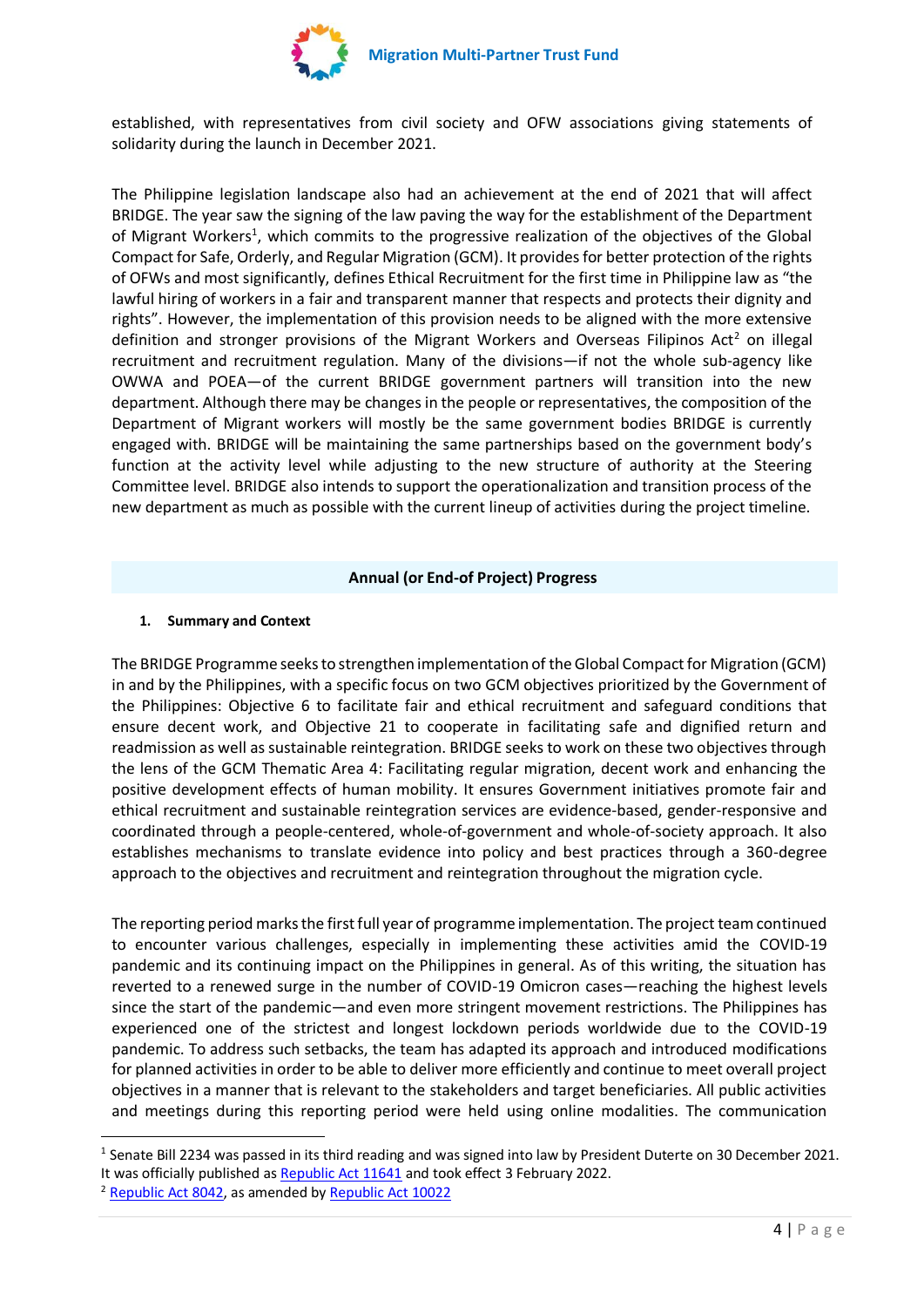

strategy and coordination mechanisms established in the first quarter of implementation back in 2020 facilitated smoother transactions across PUNOs moving forward in 2021 and allowed for better alignment of activities, increasing the jointness of the programme implementation. In April 2021, an inception meeting with partners was held to formally present to them the objectives and activities under the BRIDGE programme. This meeting increased awareness and understanding among stakeholders through the shared commitment to cooperate and achieve the programme's desired outcomes, as well as strengthened the capacity to implement programme activities with partners through identifying focal points, common initiatives, and synergies across programme and agency activities. The BRIDGE team took this momentum to initiate discussions with individual agencies at the activity level for the implementation and address adjustments in timeline and mode of operations due to limitations of the pandemic. Most of the activities experienced delay due to the impact of COVID-19, however, at least one significant milestone was achieved for Outcomes 2 and 3 by the end of 2021 with the adoption of the Resolution formalizing the collaboration with the SC-IMD and the launch of the National Action Plan on Sustainable, Gender-responsive Return and Reintegration.

In December 2021, the [Republic Act 11641](https://www.officialgazette.gov.ph/downloads/2021/12dec/20211230-RA-11641-RRD.pdf) was signed into law creating the Department of Migrant Workers (DMW) demonstrating the Philippine's commitment as a Champion of the GCM with its explicit reference to the GCM and its twenty-three objectives, expanded scope of Filipino migrants in distress, and progressive policy declarations and definitions on recruitment and reintegration. The Department of Migrant Workers is mandated to protect the rights and promote the welfare of OFWs, regardless of status and means of entry into the country of destination. With the creation of this department, major changes will be made in the governance and operational structures of Philippine labour migration landscape. This will help ease service delivery for migrant workers as relevant migration-related government offices will be subsumed under one department. The BRIDGE programme welcomes this change and will support the initiatives of the DMW as aligned with the Joint Programme's Outcomes and Outputs. BRIDGE will continue to help ensure that mechanisms on recruitment and reintegration are in place, building on policies and good practices which can be sustained (e.g., having a tripartite governing body) and further developed as the government transitions to the new department. The BRIDGE team will continue to work with current government stakeholders and strengthen this partnership through improved coordination mechanisms and with the guidance of the Steering Committee in order to continue activities and work towards the desired outcomes even as our government partners transition. Although the creation of this department was already anticipated when the JP was developed, the speed of which it was established was not foreseen. As it was passed into law at the end of 2021, the next two years will be spent on the operationalization of the department and the transition of the involved government units into DMW as prescribed in the law. As of writing, migration-related government agencies are waiting for the appointment of the Secretary or Acting Secretary by the President who will then lead the finalization of the implementing rules and regulations (IRR), which is expected to be published in April 2022. BRIDGE will be taking advantage of opportunities to support this operationalization and transition process for as long as the Joint Programme is active, which would significantly increase the lasting impact of BRIDGE on Philippine migration governance.

# **2. Results**

During the reporting period, PUNOs initiated conceptualization, gathering of information, and establishment of collaboration with partners on select activities as guided by the workplan, as well as procurement of services needed for their implementation. In the mapping of activities and initial coordination with partners, certain outputs were identified and given priority to increase impact by building on existing initiatives and working with other projects with similar objectives, such as the Safe [and Fair Programme](https://www.ilo.org/asia/projects/WCMS_632458/lang--en/index.htm) (SAF), a joint programme of ILO and UN Women promoting safe and fair labour migration and elimination of violence against women; the Philippine component of the Ship to Shore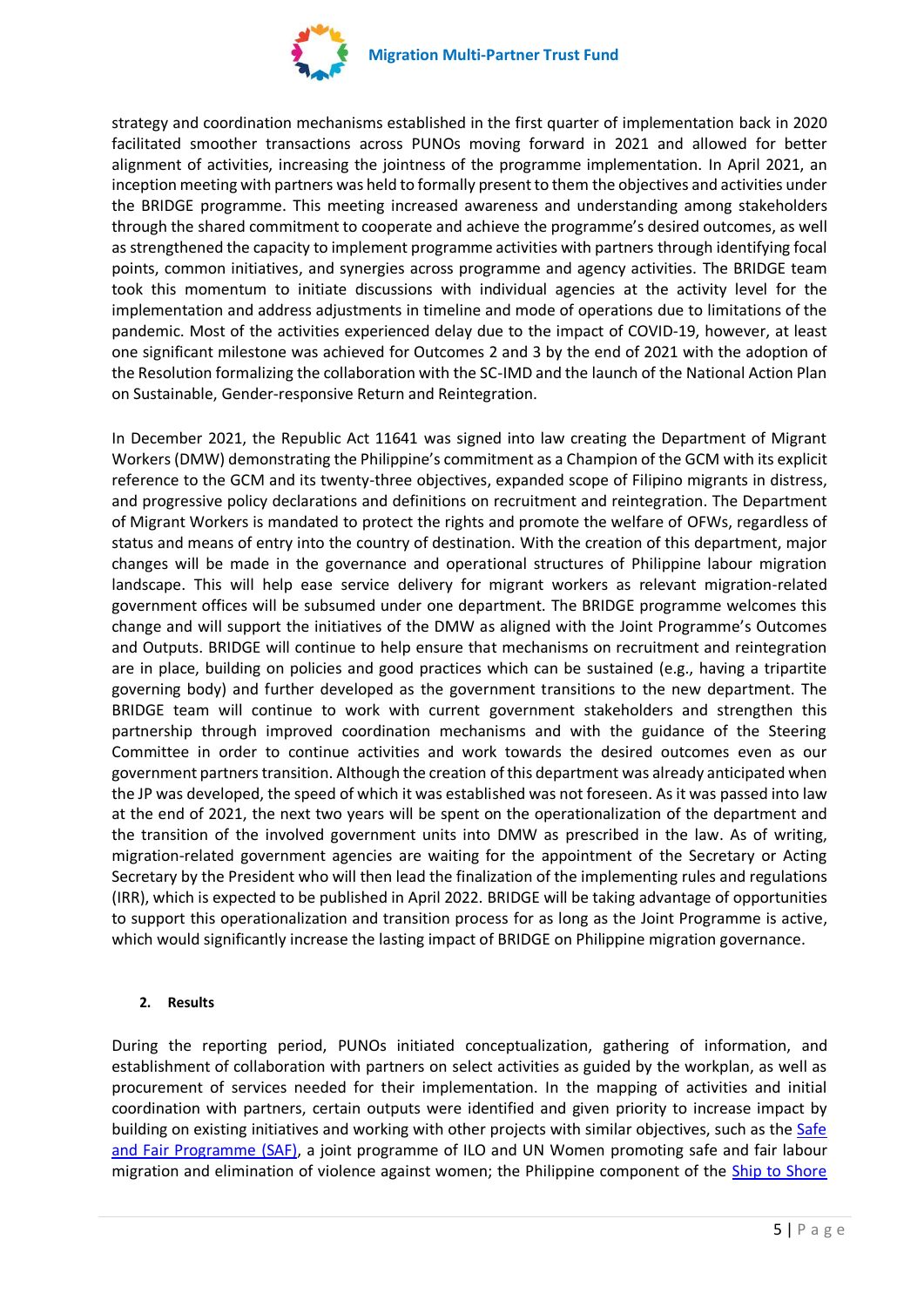

[Rights SEA Programme,](https://shiptoshorerights.org/) an ILO project promoting regular and safe labour migration and decent work for all migrant workers in the fishing and seafood processing sectors; and Aligning Lenses Towards Ethical [Recruitment \(ALTER\),](https://www.facebook.com/watch/?v=423589665422051) an IOM project supporting wider adoption of ethical recruitment principles in the Philippines. Despite the COVID-19 restrictions on mobility and group gatherings, progress was made towards the accomplishment of the targeted outcomes and outputs.

Outcome 1: *Fair and ethical recruitment and sustainable reintegration of migrant workers are promoted through whole-of-government and evidence-based approach that is gender-responsive*

As a number of activities under this outcome entails development of knowledge products and tools, the JP also focused on establishing collaboration with target partners to conceptualize the implementation with utmost consideration of the needs and priorities of potential partners. Although no key achievement was recorded for Outcome 1 in the results matrix, engagement with partners to build on and roll out activities have begun. The main progress in 2021 was that data gathering for mapping of data collection practices and research activities on the impact of migration had been set in motion with full support from targeted partners. The results will contribute to: 1) informing the development and conduct of capacity-building exercises and tools based on evidence on overall migration data governance, 2) drafting of data strategies from recruitment to reintegration, including policy or practice recommendations that will be endorsed to current government partners, and 3) providing considerations for the new DMW for its operationalization. Progress made under Outcome 1 reflects the envisioned phase 1 of the overall JP implementation, which is focused on mapping and research initiatives. Results from these activities will be realized in second to third quarter of 2022. Moving forward, the JP will prioritize catching up on the development of data collection systems or feedback mechanisms both on recruitment and reintegration as these were designed to be implemented for the second and third phase as the offshoots of the mappings and assessments that had been started during the reporting period.

A noteworthy achievement was accomplished in the research on the impact of labour policies on recruitment, social costs and prospects of reintegration for OFWs (1.1.2). BRIDGE is building on the activities of ALTER with Private Recruitment Agencies (PRAs) to involve them in the discussion of compliance with POEA rules and regulations (1.1.1, 1.2.1), and refer to the ALTER study on feedback and complaints mechanisms to be considered in the conduct of gaps analysis (1.1.5) and the development of manuals (1.1.7) and system (1.1.9, 1.1.10). Discussions with OWWA and POEA on migration data have begun with the goal of harmonizing data management across agencies and enhancing data strategy (1.1.3, 1.1.4) to be utilized in framing the development of recruitment and reintegration policies and practices that will continue beyond the project timeline.

1.1.2 The study being done by Yale University on the impact of migration on educational outcomes of children of migrants, in collaboration with POEA, OWWA, the Department of Education, and the Innovations for Poverty Action (IPA), aims to contribute to policy recommendations and programme improvements for recruitment and reintegration. From April to September 2021, a [series of coordination](https://iomint.sharepoint.com/:f:/s/MPTF-BRIDGE/EmBZHncxo4lDoA-aTm1jwywBmwqKK4O_aL1lGGejBHn7pw?e=C9irCJ)  [meetings and discussions](https://iomint.sharepoint.com/:f:/s/MPTF-BRIDGE/EmBZHncxo4lDoA-aTm1jwywBmwqKK4O_aL1lGGejBHn7pw?e=C9irCJ) were held to secure government partners' commitment to support the study. There were also a number of discussions on designing the survey instruments and tools to gather inputs from partners, including PUNOs. The research was also able to secure necessary international and local (Philippines) clearances in the earlier part of its implementation. In particular, it was granted ethics clearance by the Philippine Social Science Council-Social Science Ethics Review Board (PSSC-SSERB) in September 2021—a requirement needed considering the rigorous method it will apply to collect data involving children. The survey instruments were translated into a chatbot tool to reach a large pool of migrants both in the Philippines and abroad, and into a **SurveyCTO**, a data collection platform, to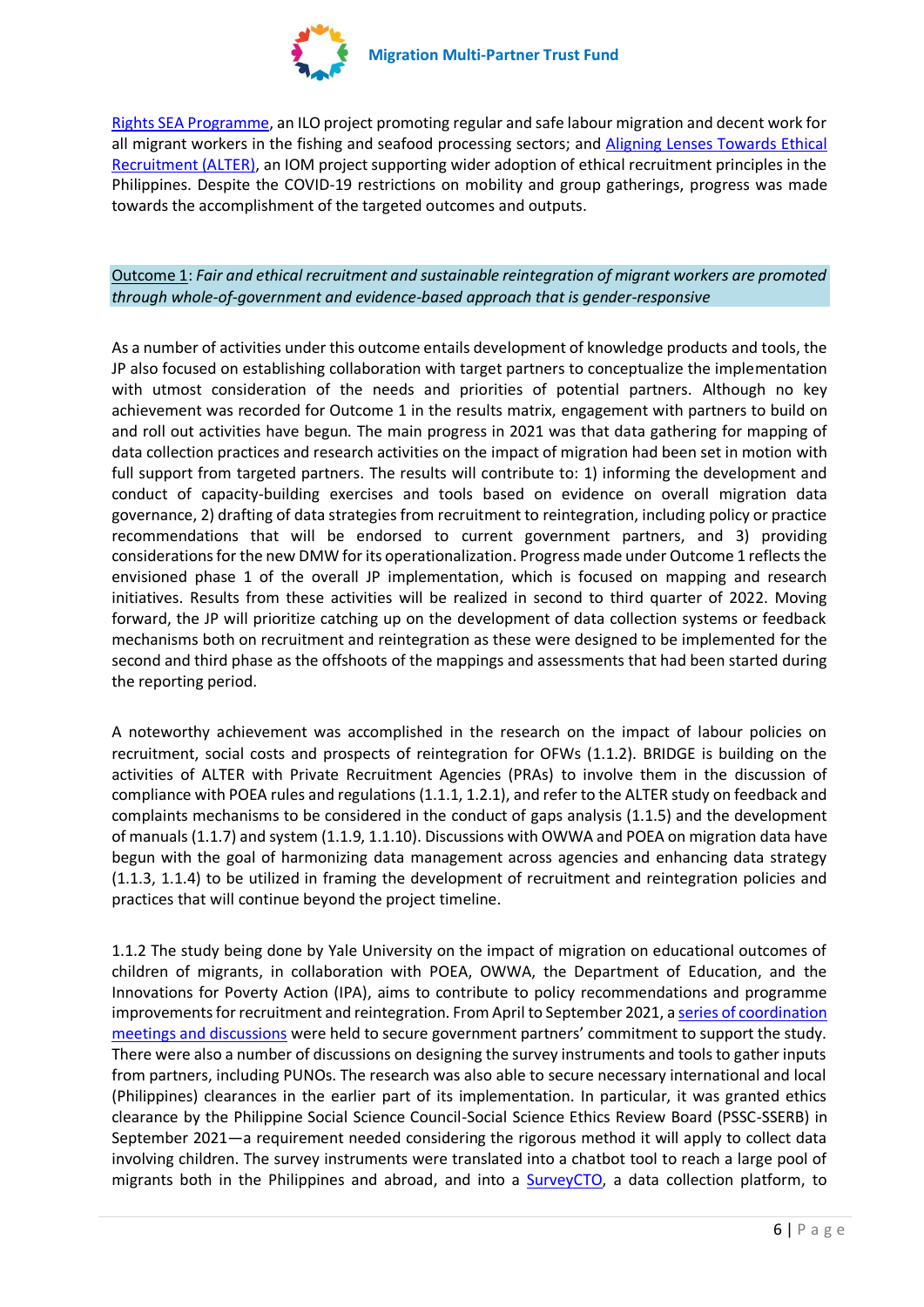

facilitate phone surveys with eligible migrants and their households. Surveys had been launched to reach OFWs and their households. The three-part survey (enlistment survey, migrant survey, and household survey) was pilot tested in November to December 2021 with the help of OWWA and POEA, and with support from migrant organizations to test the clarity and accuracy of questions and to help ensure that the delivery would be culturally- and gender-sensitive. The study is in the middle of implementation and is expected for completion in October 2022. The Joint Programme will utilize the data in preparing a separate technical paper that will be endorsed to OWWA and POEA and will be used in reviewing programmes and services for OFWs and their families and in developing policy recommendations on recruitment and reintegration. Promotional materials to generate participation in the survey have been developed following BRIDGE visibility requirements.

1.1.3 & 1.1.4 In line with the objective of supporting migration governance agencies and actors in delivering more evidence-based and more gender-responsive policies and programs, BRIDGE began the mapping of existing migration data collection and management practices. PUNOs have aligned activity plans on the data mapping in their earlier coordination meetings and have each started a desk review in December 2021, for consolidation and further coordination to set key informant interviews initially with 9 government agencies (DFA-OUMWA, DOLE-ILAB, POEA, OWWA, DSWD-ISSO, DOJ-IACAT, DILG, CFO, CHR) and 6 civil society organizations (Blas Ople Policy Center, CMA, DAWN, MFA, Migrant, TUCP) in the first quarter of the following year. The wider data governance and gender assessment will be performed on the policies and practices surfaced by the mapping beginning in 2022.

# Outcome 2: *Improved policies and practices pertaining to fair and ethical recruitment and sustainable reintegration that are informed by evidence-based data and international standards*

Two key achievements were delivered for Outcome 2 during the reporting period: 1) the establishment of collaboration with a permanent migration inter-agency coordinating body through a Resolution of the Sub-Committee on International Migration and Development (SC-IMD), and 2) the establishment of regional collaboration supported by a Regional Development Council (RDC) Resolution to localize migration interventions from recruitment to reintegration. Both collaborations are on implementing migration initiatives as the Resolutions that were drafted and signed endorse and promote the implementation of BRIDGE interventions, together with other migration projects. This contributes to how BRIDGE envisions to help operationalize interagency coordination mechanisms on fair and ethical recruitment and sustainable gender-sensitive reintegration. Building on this progress in 2021, the next phase will be pursuing local interventions as aligned to the priorities at the regional or national level. The development of Reintegration Framework and the Reintegration Advisor is also on track for finalization in the second to third quarter of 2022. Gender dimensions were given high priority as indicated by a roundtable discussion which was also facilitated to draw insights from stakeholders on gender-responsive migration governance both on recruitment and reintegration.

Progress have been made in line with the engagement with the Sub-Committee on International Migration and Development (SC-IMD) (2.1.3) in establishing collaborations at the regional and local levels to implement migration initiatives, including the support to Migrant Resource Center (2.2.3), and in developing the Reintegration Advisor, an online portal containing key information to help migrant returnees navigate their return; and reintegration journey (2.1.2), and Reintegration Framework (2.2.5). Of note, the SC-IMD has drafted a Resolution to collaborate on the Reintegration Advisor, which, in essence, would promote the adoption of the tool by relevant government agencies and stakeholders such as OWWA and its reintegration partners, and their counterparts at the community level. A roundtable discussion (2.1.4) was also facilitated in June 2021 with 15 participants (15 W) to draw insights from stakeholders, consisting of representatives of CSOs, government, private sector and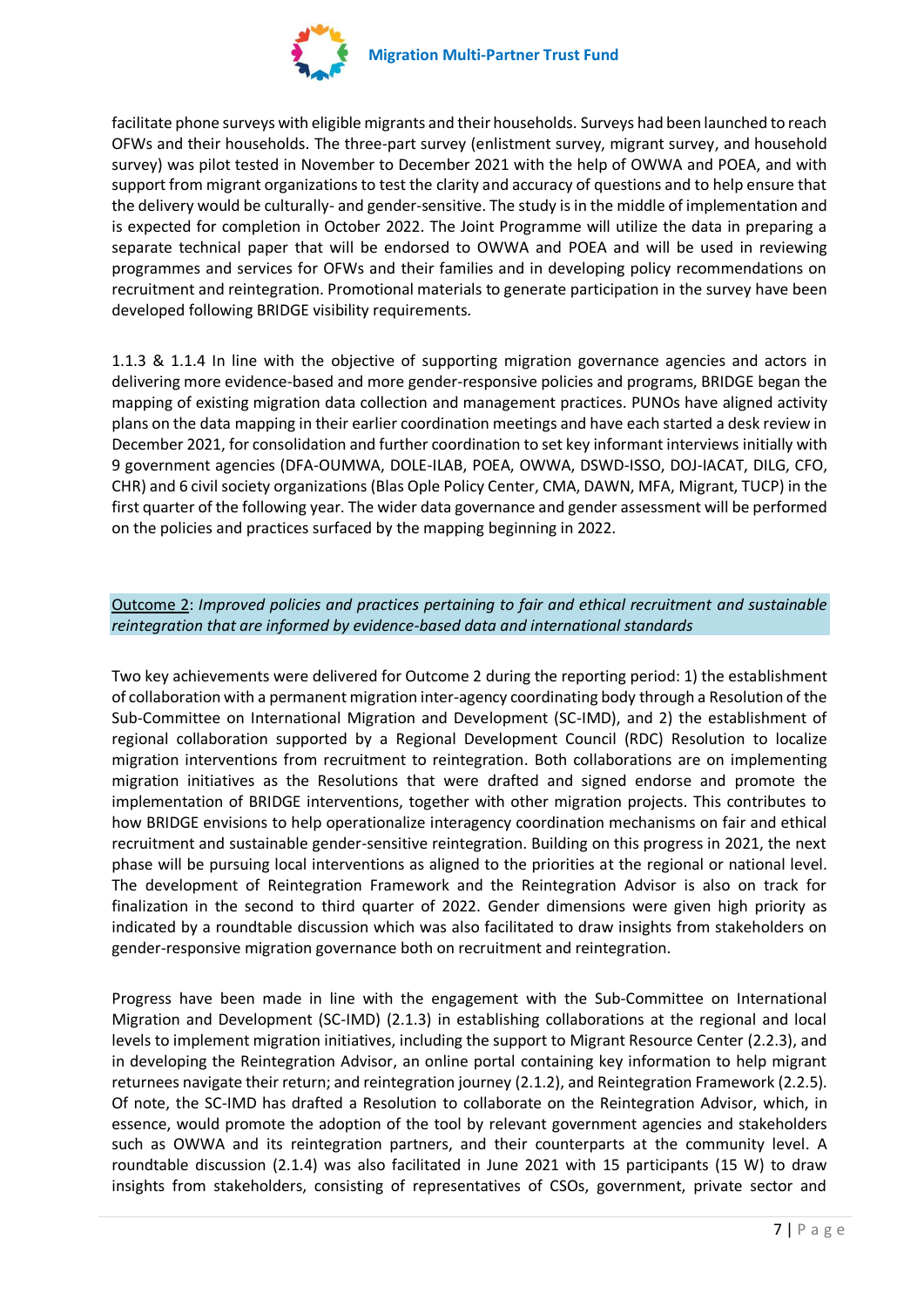

women migrant workers, on migration governance landscape with the goal of pinning where BRIDGE can support as it implements its activities. Aiming to update policies and services for OFWs who returned during the pandemic by looking into their situation post-return, the [COVID-19 Impact Assessment on](https://philippines.iom.int/sites/g/files/tmzbdl326/files/documents/COVID-19%20Impact%20Assessment%20on%20Returned%20Overseas%20Filipino%20Workers_1.pdf)  [Returned Overseas Filipinos,](https://philippines.iom.int/sites/g/files/tmzbdl326/files/documents/COVID-19%20Impact%20Assessment%20on%20Returned%20Overseas%20Filipino%20Workers_1.pdf) conducted by IOM in 2020, was launched in May 2021 and will have a follow-up study on how returned OFWs navigate reintegration in the time of the pandemic (2.2.8) under the BRIDGE programme and th[e Corporate Responsibility in Eliminating Slavery and Trafficking \(CREST\)](https://crest.iom.int/) initiative of IOM.

2.1.3 In the reporting period, BRIDGE, together with Safe and Fair Programme (SAF) and Ship to Shore Programme, was able to [establish its collaboration](https://iomint.sharepoint.com/:f:/s/MPTF-BRIDGE/ElBM0_etqx1CozjtZnLIP2cBshCArAxpSsg7GaQQiHW5Dg?e=M6vjiN) with the Sub-Committee on International Migration and Development (SC-IMD)—the interagency structure that ensures policy coherence on international migration and development through coordination of relevant strategies and programmes of government and partners. The established collaboration provided an opportunity for BRIDGE to gather stakeholders' support and ensure that interventions at community level are aligned with the priorities at the national level.

With their functions, the SC-IMD has a stake on the [updated Philippine Development Plan](https://pdp.neda.gov.ph/updated-pdp-2017-2022/) 2017-2022 Chapter 21 on international migration and development. In May 2021, BRIDGE was able to discuss with the National Economic Development Authority (NEDA) and the Department of Foreign Affairs (DFA), as Chair and Co-chair, respectively, the proposed migration interventions supported by the Joint Programme and the priorities of the SC-IMD to align for collaboration. These interventions are along the lines of 1) migration data harmonization, 2) reintegration efforts including the development of the OFW Reintegration Advisor and Referral Pathways, 3) migration-related studies and their use for policy recommendations, and 4) working with priority regions through regional SC-IMDs for local implementation. The proposed initiatives were then presented in September 2021 to the full membership of the SC-IMD which the latter had committed its support.

This support was manifested through drafting a Resolution for the SC-IMD to collaborate on the development of the Reintegration Advisor (2.1.2), including its use for the promotion of reintegration mechanisms of government agencies and stakeholders. As of December 2021, the [Resolution](https://iomint.sharepoint.com/:b:/s/MPTF-BRIDGE/EQcUXwkaAr9NhUapBMm6XpMBUC6f20o1BNEDUroI5xmBNg?e=J6eNEL) has been forwarded to members of the SC-IMD and some have already signed the document. This can enjoin members to provide technical assistance on the development of the Technical Note (Conceptual Framework and Operational Guide) and Digital Portal of the OFW Reintegration Advisor, promote the common use of OFW Reintegration Advisor among its members and partner agencies, stakeholders, OFW family groups, Local Government Units (LGUs) and communities through the Regional Committee on Migration and Development (CMD) and/or Migrant Resource Centers (MRCs), and refer to data and information from the Advisor to come up with reintegration policy recommendation.

2.1.1 Moreover, with the Sub-Committee's appreciation of the importance of forging local partnerships, this also resulted in identifying priority regions—the National Capital Region (NCR), Bicol Region (Region V), Western Visayas (Region VI), and the Bangsamoro Autonomous Region in Muslim Mindanao (BARMM)—and convening their representatives to initiate discussions on collaborating with Regional SC-IMDs. As of 2021, BRIDGE has secured commitment of support from Regions V and VI, pending formalization of partnerships for localized implementation, which will be prioritized in the succeeding year. The SC-IMD also endorsed BRIDGE to BARMM representatives to pursue similar discussions. The support varies depending on context, but in general, this is anticipated to be along the lines of piloting the use of the OFW Reintegration Advisor, capacitating reintegration services providers, including OFW helpdesks and MRCs, and supporting data collection and management. Since there are other migration programmes operating in the regions, these interventions will be implemented mindful of what has been or is being done external to BRIDGE to avoid duplication of efforts and maximize gains.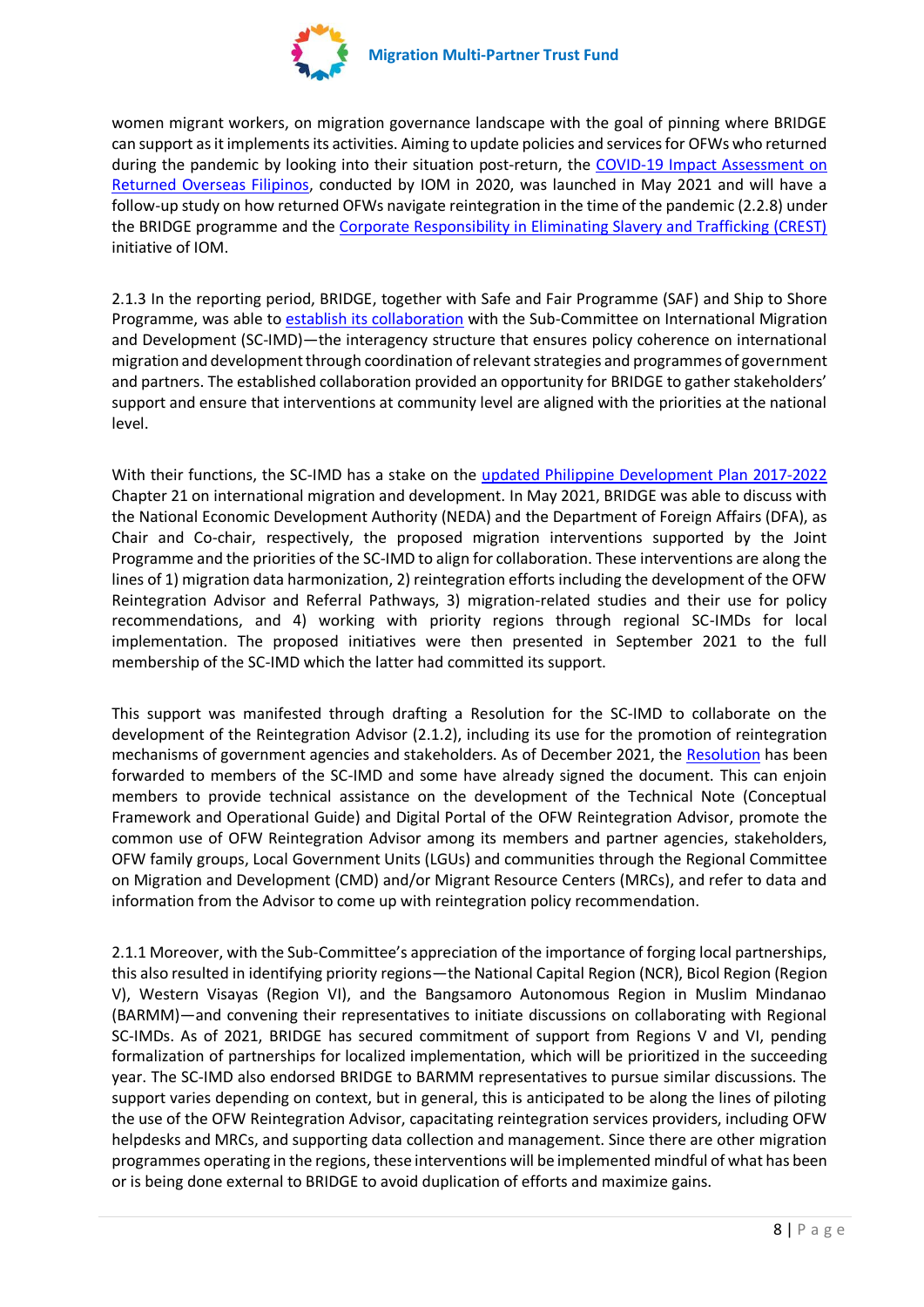

2.1.2 In May 2021, BRIDGE co-organized with SAF the 2<sup>nd</sup> [Reintegration C](https://iomint.sharepoint.com/:f:/s/MPTF-BRIDGE/ElRi9lOTARNBt-8f27Tg-CgBkbqO2P5cr7G0LDbUiOZdug?e=eVeRj4)onsultation with a focus on refining the OFW Reintegration Advisor and Referral Pathways which was conceptualized by SAF and partners. The consultation was attended by 26 (19 W, 6 M, 1 Preferred not said) representatives from the government, civil society, trade unions, recruitment associations and OFW groups. The continuing development of the framework and digital portal of the OFW Reintegration Advisor and Referral Pathways was a result of previous discussions and consultations led by SAF and partners, especially its conceptualization. The Reintegration Advisor is being developed as a common tool that migrants and their families can use to access information on reintegration services according to their needs and intentions. As it has evolved, the elements of the Reintegration Advisor include 1) registry of the OFWs accessing information on pathways based on their needs and intentions which can generate profiles to inform policy recommendations, 2) pre-pathway interventions, especially "harm reduction" interventions and welfare assistance for survivors of gender-based violence (GBVs) and other migrants with particular vulnerabilities, 3) social protection and asset-building efforts of OFW and family, and 4) the five (5) pathways and the economic and non-economic reintegration programmes and services and service providers for each pathway, and a re-migration pathway (sixth pathway) to cater to those who have plans of re-migrating upon return. The ongoing development of the digital portal of the advisor (web version) will help facilitate access of OFWs abroad and in the Philippines to relevant reintegration information despite limitations caused by the pandemic.

The 3<sup>rd</sup> [Reintegration](https://iomint.sharepoint.com/:f:/s/MPTF-BRIDGE/El2H2FzWfHhFuwP3IXWk6FsBBpg4Pq6_lHFNMvyttGbASw?e=bw0mqx) Consultation was held in December 2021, co-organized by BRIDGE and SAF Programmes, which also included a presentation on the National Action Plan on Sustainable, Genderresponsive Return and Reintegration prior to its launch. The two joint programmes co-organized these two reintegration events closely—the Consultation on the  $14<sup>th</sup>$  and the Launch on the  $16<sup>th</sup>$ —in celebration of the Month of Overseas Filipinos<sup>3</sup> and International Migrants Day<sup>4</sup> With 41 representatives (29 W, 11 M, 1 LGBTQ member) from the national and local government, civil society organizations, trade unions, employers' organizations and the academe, the multi-stakeholder consultation served as a venue to present key updates on the development of the OFW Reintegration Advisor and Referral Pathways, including its contextualization in the Philippine reintegration landscape; gather stakeholders' feedback in further refining the Reintegration Advisor concept, operational aspects and digital design. The consultation also served as a platform to discuss and analyze the key topics of the Philippine Strategic and Policy Framework for a Sustainable and Gender-responsive Reintegration of OFWs; gather stakeholders' inputs and suggestions to enhance, sharpen or strengthen the Philippine Reintegration Strategic and Policy Framework; and discuss the National Action Plan on Sustainable, Gender-responsive Return and Reintegration and its linkages to other reintegration initiatives.

2.1.4 & 2.1.8 In June 2021, th[e roundtable discussion](https://iomint.sharepoint.com/:b:/s/MPTF-BRIDGE/EbFuBy8XFElLpRltYc6JEwsBZkTUU5qBBtj_9DAzS7KReg?e=SAa3la) ["Tackling Vulnerabilities and Seizing Opportunities"](https://iomint.sharepoint.com/:f:/s/MPTF-BRIDGE/EruIDjdczPpNreCwxmawhyoBCXLeMgW1JusEEQRa53UKxg?e=TQElEA) was held with 20 representatives (19 W, 1 M) from various stakeholder groups, providing a further window to look at the migration governance landscape, including available reintegration avenues, in order to identify gaps that the BRIDGE Programme could help to fill. The participation of CSOs that work with migrants, both in the Philippines and in countries of destination, was particularly helpful in drawing out practical insights. For instance, Enrich HK, which trains Filipino domestic workers in Hong Kong and helps them prepare for eventual return to the Philippines, brought up the issue of financial and other scams specifically targeting domestic workers, posing an added obstacle to their attainment of financial security, which is essential to successful reintegration. As a result of this observation, BRIDGE will be

<sup>3</sup> [Proclamation No. 276, s. 1988](https://www.officialgazette.gov.ph/1988/06/21/proclamation-no-276-s-1988/) declared December of every year as the "Month of Overseas Filipinos" to give recognition to overseas Filipinos who contributed to the restoration of Philippine democracy and to national development through their taxes and remittances.

<sup>&</sup>lt;sup>4</sup> The UN General Assembly in 2000 adopted a Resolution [\(A/RES/55/93\)](https://undocs.org/en/A/RES/55/93) proclaiming 18 December as International Migrants Day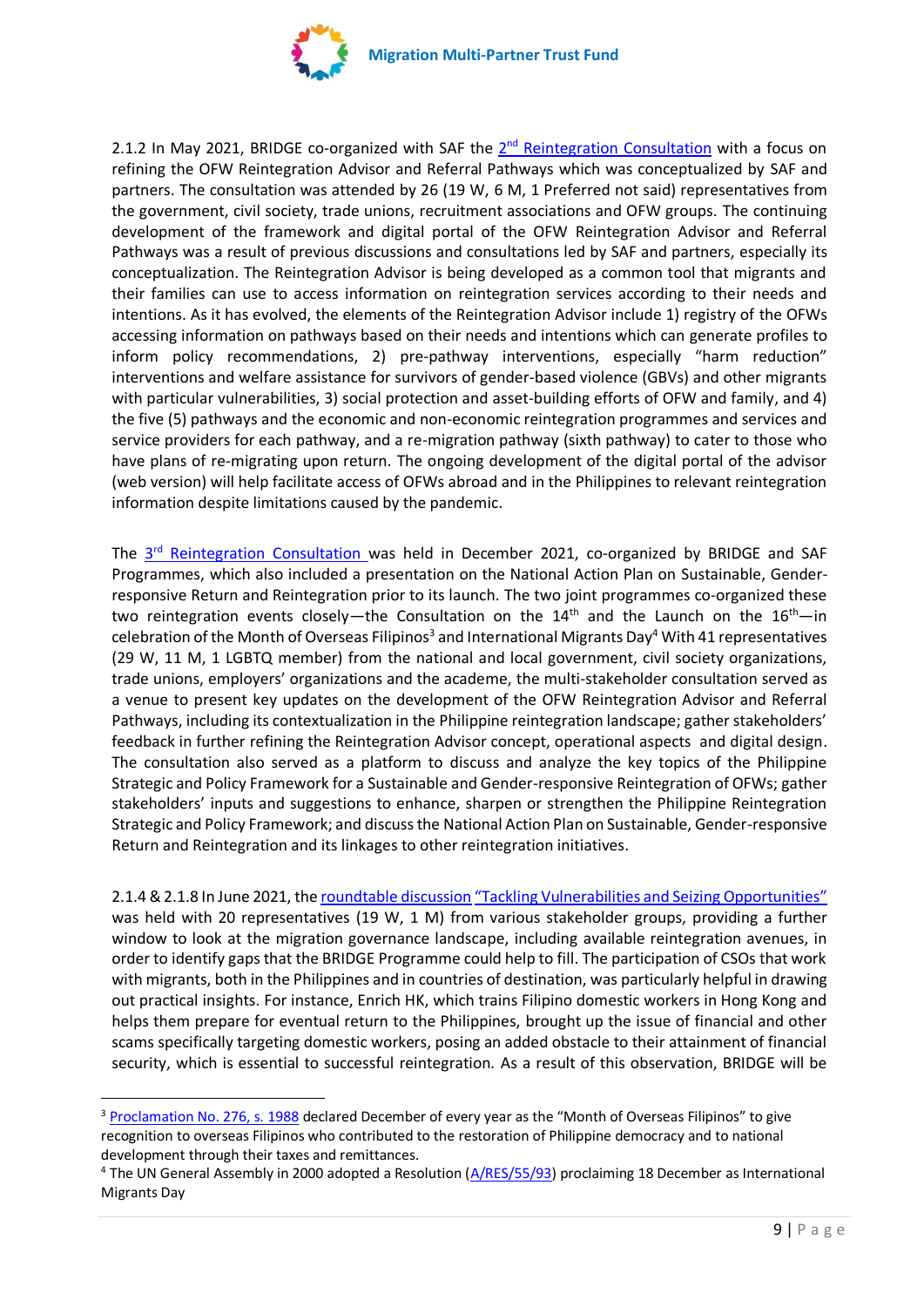

including this among the capacity-building activities it will be conducting in 2022, to sensitize migrant workers and migration governance agencies and actors to such scams. Inputs of the participants were also used as [reference](https://iomint.sharepoint.com/:f:/s/MPTF-BRIDGE/EufwiQKA5dNIqm-r7_bTZUsBaVVs80NN9oOBjSvFR6IB2Q?e=nByQS0) in the materials development and awareness-raising on gender-responsive, fair and ethical recruitment.

2.2.2. & 2.2.3 For the NCR, [series of coordination meetings and discussions](https://iomint.sharepoint.com/:f:/s/MPTF-BRIDGE/ElBM0_etqx1CozjtZnLIP2cBshCArAxpSsg7GaQQiHW5Dg?e=zRfArd) were held in May to December 2021 with the Local Government Unit of Quezon City resulting in their commitment to collaborate on the operationalization and strengthening of the Migrant Resource Center (MRC), supported by the BRIDGE and SAF Programmes. As prioritized by the LGU, the interventions would be on MRC institutionalization and operationalization (governance), gender-responsive service delivery (GRSD), data management and case management system, capacity-building (MRC personnel, OFWs, and communities), migrant network strengthening with focus on reintegration, capacitating reintegration service providers to link migrants in pilot corridors to MRC services, and community awareness-raising on MRC services to promote access.

Leveraging the SC-IMD as a convergence platform in implementing migration initiatives at the regional and/or local level allows the Sub-Committee to concretize its function of "ensuring horizontal and vertical policy coherence on IMD through coordination of IMD-related strategies and programs of relevant government agencies and of local government units". This also translates to how BRIDGE helps facilitate operationalization of migration interagency structures as supported under Outcome 2. The intended coherent implementation in local areas as aligned with national or regional priorities is expected to yield significant results in localities which will be prioritized for migration interventions, particularly in providing coordinated and gender-responsive services to migrant workers.

2.2.8 Looking at the returned OFWs' situation upon return to the Philippines during the pandemic, BRIDGE is working on a follow-up study to the [COVID-19 Impact Assessment on Returned Overseas](https://philippines.iom.int/sites/g/files/tmzbdl326/files/documents/COVID-19%20Impact%20Assessment%20on%20Returned%20Overseas%20Filipino%20Workers_1.pdf)  [Filipino Workers](https://philippines.iom.int/sites/g/files/tmzbdl326/files/documents/COVID-19%20Impact%20Assessment%20on%20Returned%20Overseas%20Filipino%20Workers_1.pdf) that was launched in May 2021 with the support of the UN Network on Migration Philippines. The [Scalabrini Migration Center](http://smc.org.ph/) (SMC), an organization dedicated to the study of international migration and an established advocate of Filipino migrants' rights, has been selected as an implementing partner to conduct the follow-up study, with particular focus on the reintegration of these returned OFWs. The study is supported by BRIDGE and CREST and will be endorsed by the UN Network on Migration Philippines. Maximizing its access to reliable data, the study will focus on the plans and prospects of returned OFWs, guided by the remigration intentions and reintegration business plans from the original assessment. The follow-up study design was presented in the 4<sup>th</sup> quarter meeting of the UN Network on Migration Philippines in October and then again in November to the BRIDGE TWG representatives for Outcome 2 and to SMC partners, [Agricultural Credit Policy Council](https://acpc.gov.ph/) (ACPC) and Small [Business Corporation](https://brs.sbcorp.ph/) (SBC), that offer microbusiness reintegration programs for returned OFWs affected by the pandemic. [Inputs from both discussions](https://iomint.sharepoint.com/:b:/s/MPTF-BRIDGE/EVpuR9SBWkxBuPuSq-akJ9EB7TuUhiYPWVKJhofqaZEZNA?e=yJXGEK) further improved the design of the follow-up study. FGDs with returned OFWs from SMC partners, drafting of questionnaire, and actual roll-out of the re-survey is scheduled in the first quarter of the following year. The final report is expected to be completed by August 2022.

2.2.9 BRIDGE also laid the groundwork in 2021 for the conduct of pilot reintegration programs for OFW returnees and potential returnees compatible with the future of work. Based on consultations with prospective partners, a pilot project was designed entitled "Reintegrating Women through IT Reskilling and Education" (REWIRED), building on an existing collaboration between Connected Women and the Technical Education and Skills Development Authority (TESDA), to train 40 women and equip them with the skills needed for employment in the digital economy. A second pilot reintegration project was designed to be conducted in the Green Economy sector in recognition of the disproportionate impact on women and girls of Climate Change and environmental degradation, including their possible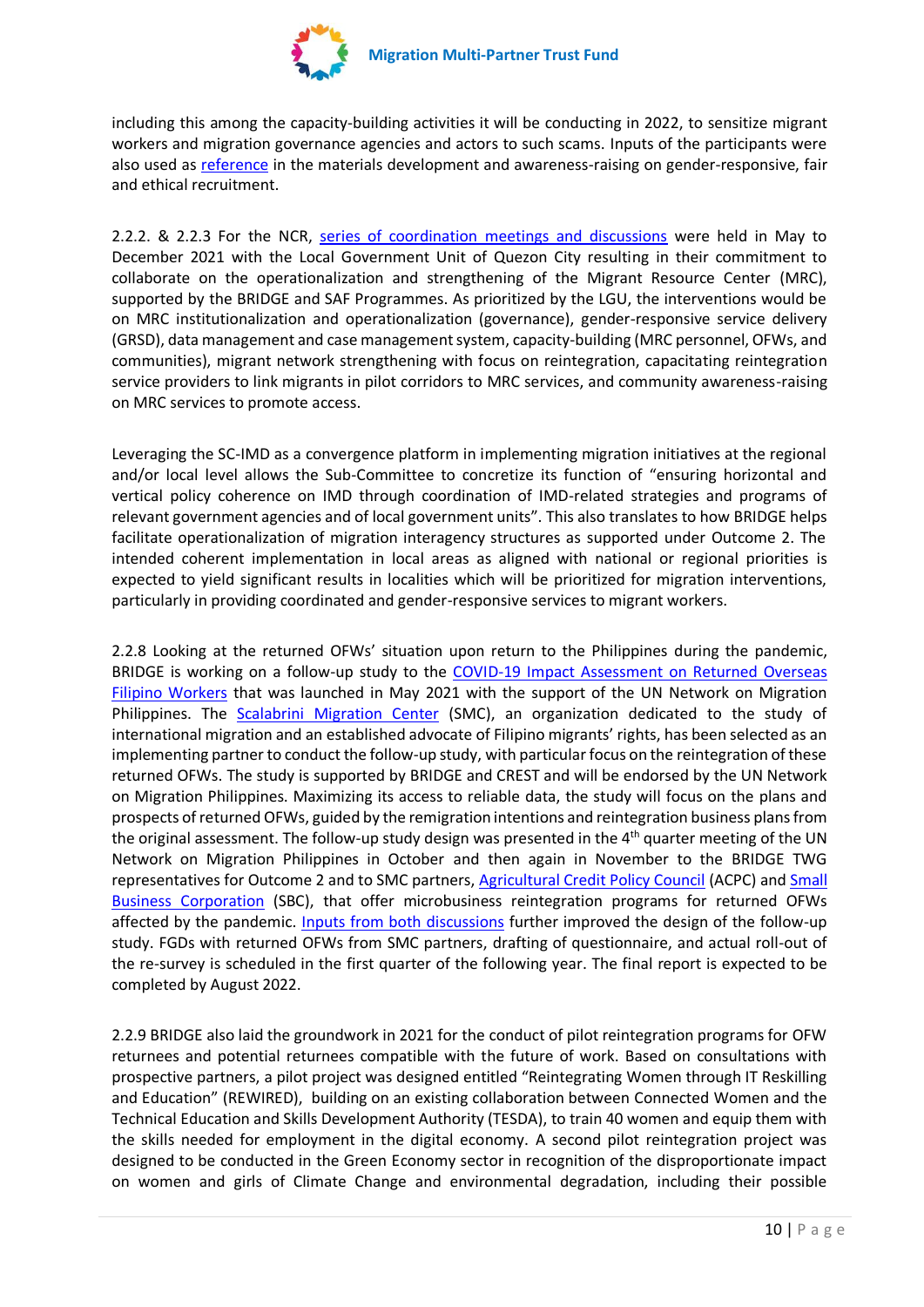

contribution to forced migration. The two pilot projects will commence in April 2022.

Outcome 3: *Improved alignment of policy and practices to GCM objectives on reintegration and fair and ethical recruitment*

The key achievement under this outcome is the launch of the National Action Plan (NAP) on Sustainable, Gender-responsive Return and Reintegration (3.1.3) in December 2021, facilitating action towards the realization of GCM Objective 21: *Cooperate in facilitating safe and dignified return and readmission, as well as sustainable reintegration*. Leading to the launch is the gap analysis on the current policies and practices on recruitment and reintegration with GCM Objectives 6 and 21 as the benchmark (3.1.1). The results of the gap analysis and policy recommendations, with inputs from key stakeholders, framed the development of the NAP and further reinforced reintegration activities under Outcome 2 by providing strategic objectives and action points that are in line with the GCM objectives. The gap analysis, policy recommendations, and the NAP, which were completed in 2021, provide concrete guidance for stakeholders to align their policies and practices to GCM Objectives 6 and 21 and allows for planning on how to integrate and implement these for the improvement of practices and policies on recruitment and reintegration in their respective organizations for the coming year. The delivery of these results is on track, and provides good momentum for the development of the monitoring and evaluation framework for the NAP, as well as the series of roundtable discussions on policy dialogues slated for the second quarter of 2022.

3.1.1. The conceptualization of the gap analysis started in May 2021. A desk review on existing recruitment and reintegration policies and practices was undertaken and key informant interviews with DFA, POEA, and OWWA were held between June and July 2021. By October 2021, the [gap analysis and](https://iomint.sharepoint.com/:b:/s/MPTF-BRIDGE/EY51c4EeUa5JtYs0uV6CAqgBd34gOHgbeWY_u-deOGdvLw?e=PqtgdN)  [policy recommendations](https://iomint.sharepoint.com/:b:/s/MPTF-BRIDGE/EY51c4EeUa5JtYs0uV6CAqgBd34gOHgbeWY_u-deOGdvLw?e=PqtgdN) on the local implementation of GCM Objectives 6 and 21 was finalized. Among the key findings were weaknesses in the preventive and protective policies and practices in the predeparture and onsite employment phases of labor migration, lack of mainstream awareness on fair and ethical recruitment principles and practices, lack of harmonized data systems for OFWs, incoherent and limited types of reintegration programmes and services, and minimal inclusion of OFWs and their associations, among others. Many of the gaps identified would start to be addressed through the work of BRIDGE and key partners. The gaps and recommendations were further analyzed to identify key actionable areas for the next five years and led into the development of the National Action Plan.

3.1.3. The drafting of the National Action Plan began with the goal of laying out recruitment and reintegration strategic objectives and action points per stakeholder group, in line with the GCM, that can be achieved within the next five years. During the development of the NAP, the ALTER project was also developing a National Action Plan on Fair and Ethical Recruitment. As both BRIDGE and ALTER were engaged with the same stakeholders and has the same goal with regards to GCM Objective 6: *Facilitate fair and ethical recruitment and safeguard conditions that ensure decent work*, BRIDGE focused on developing the NAP on GCM Objective 21 while ALTER developed the NAP on GCM Objective 6. However, both stakeholders contributed to the development, review, and eventual finalization of both National Action Plans. Furthermore, the gaps and recommendations for recruitment in the GCM analysis paper done by BRIDGE fed into the recruitment NAP led by ALTER as well. In November 2021, a [multi](https://iomint.sharepoint.com/:w:/s/MPTF-BRIDGE/Edku81GBMz9ApaWDwOTsdpABHLTdi32aa85Km565mGIY8Q?e=F4lx2s)[stakeholder consultation](https://iomint.sharepoint.com/:w:/s/MPTF-BRIDGE/Edku81GBMz9ApaWDwOTsdpABHLTdi32aa85Km565mGIY8Q?e=F4lx2s) was held to present the draft and collect [feedback](https://iomint.sharepoint.com/:b:/s/MPTF-BRIDGE/ERx4TQiOkYJOtiYNvfc1rI4BF0Z3b94yRpGCXH9p0vlfIA?e=Oemh04) from 29 key partners from the government, civil society organizations, migrant groups and associations, private sector, and the academe. The breakout group discussions on the strategic objectives raised valuable points that expanded the scope of the NAP and made the action points more grounded and realistic. By December 2021, the [National Action Plan on Sustainable, Gender-responsive Return and Reintegration](https://iomint.sharepoint.com/:b:/s/MPTF-BRIDGE/ETEI71rZ8xtPvXdi_IcGfFkBflbuqfO0GcDAscj7r0a5sA?e=yARwmh) was [launched](https://iomint.sharepoint.com/:w:/s/MPTF-BRIDGE/EYWrc2zdMYhFt5LijMhFqJYBE8V7BUcJym37C0FWTlcJ4w?e=OCdpAB) in a joint event of BRIDGE and SAF programmes. Following the whole-of-society and whole-ofgovernment approach in the development and consultation of the NAP highlighted the shared interest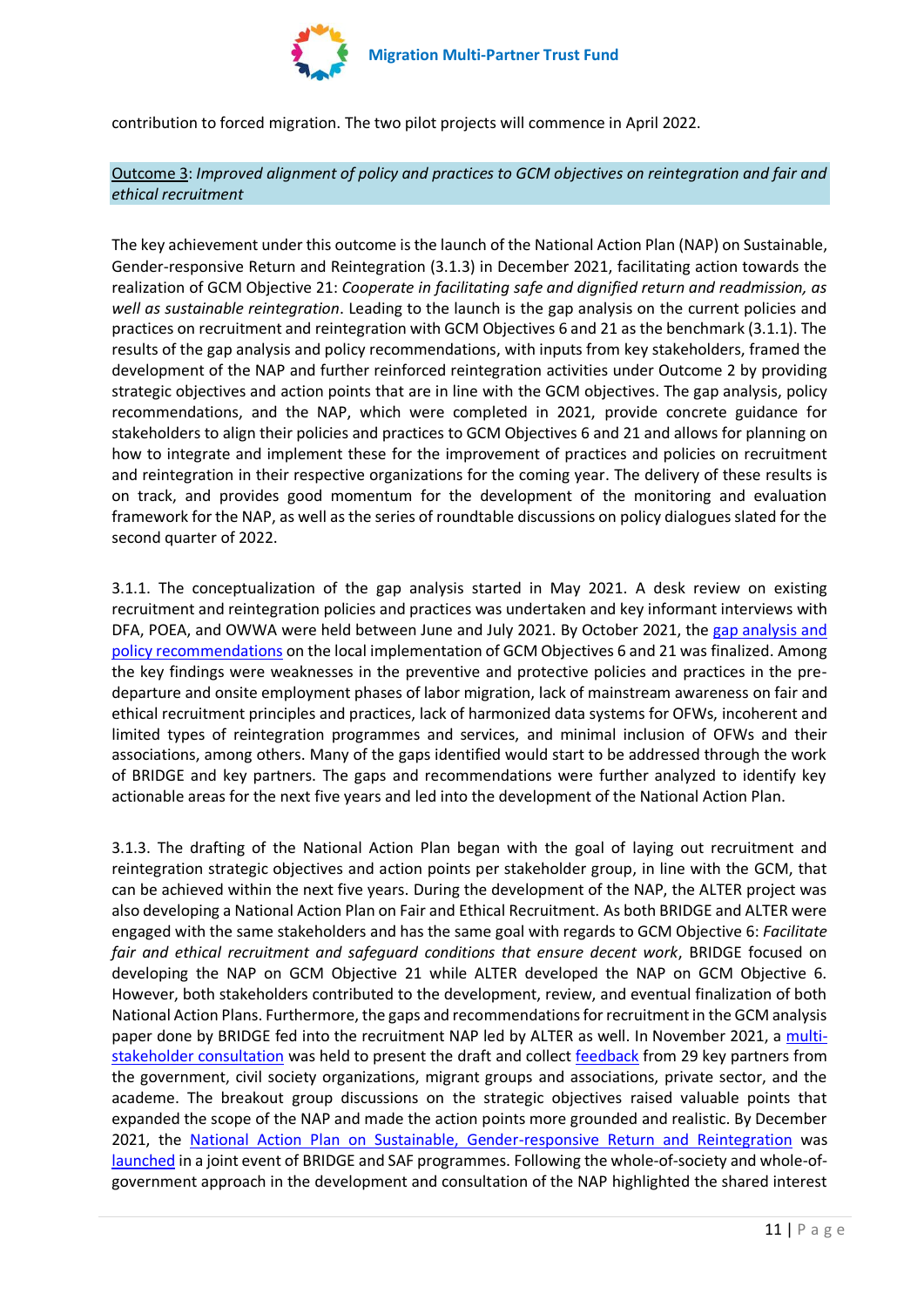

of each actor and increased the stakeholders' commitment in its implementation. The government, through OWWA, accepted the responsibility to lead the implementation and further development of the NAP as it evolves through the years of discussion and activity, and even as it transitions to the new Department of Migrant Workers. Representatives from the civil society and migrant associations spoke their support and commitment in realizing the strategic objectives. With this, the NAP, aligned with GCM Objective 21, is expected to contribute to having more timely and innovative reintegration interventions that will benefit migrants and their families. The monitoring and evaluation framework for this NAP is being developed and is expected to be completed in February 2022. The NAP and its M&E framework and tools will then be published together in April 2022 and the physical copy will be disseminated to partners for easier reference and training purposes. BRIDGE will continue to build on both NAPs and synergize efforts through its various initiatives on recruitment and reintegration.

Streamlining the activities for recruitment and reintegration led to more in-depth discussion and development of more specific action points for the NAPs. This also allowed the specialized government agencies under the same parent line agency DOLE, to take ownership of the NAPs—the POEA, with its focus on recruitment and employment, leads the implementation for the NAP on recruitment, while the OWWA, with its focus on repatriation and reintegration, leads the implementation of the NAP on reintegration. Together, the Government of the Philippines are implementing National Action Plans on GCM Objectives 6 and 21, both identified as priority objectives, contributing to its achievements as a Champion Country ahead of the International Migration Review Forum (IMRF) and being a step closer in the realization of the GCM.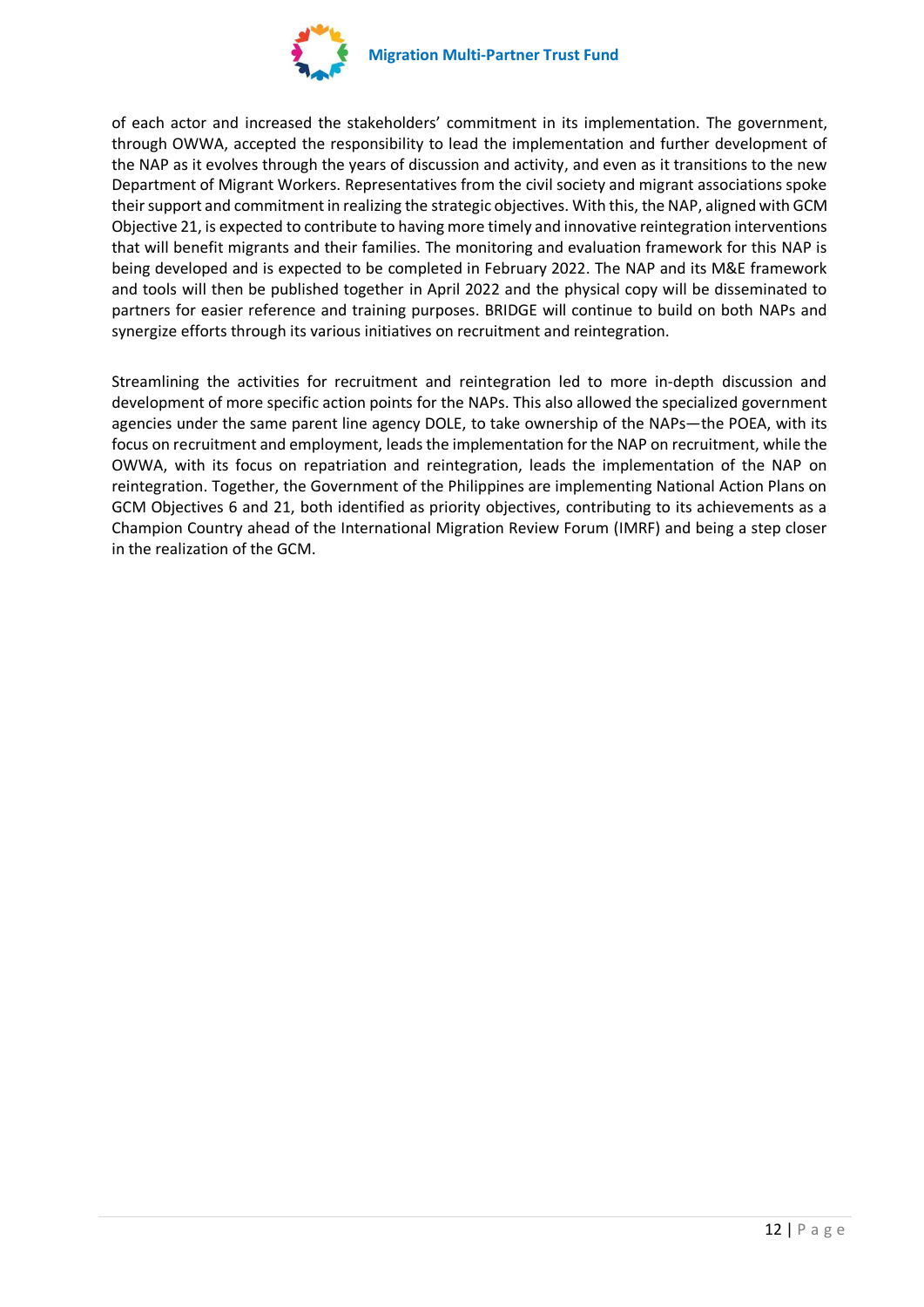

|                            | <b>Results Reporting Framework</b> |              |                                           |           |                           |                                                                                                                                                       |  |
|----------------------------|------------------------------------|--------------|-------------------------------------------|-----------|---------------------------|-------------------------------------------------------------------------------------------------------------------------------------------------------|--|
| <b>INDICATORS</b>          | <b>Baseline</b>                    |              | Results achieved for the reporting period |           | <b>Cumulative Results</b> | <b>Notes</b>                                                                                                                                          |  |
|                            |                                    | Y1 (2020)    | Y2 (2021)                                 | Y3 (2022) |                           |                                                                                                                                                       |  |
| <b>OUTCOME 1:</b>          |                                    |              |                                           |           |                           |                                                                                                                                                       |  |
|                            |                                    |              |                                           |           |                           | Fair and ethical recruitment and sustainable reintegration of migrant workers are promoted through whole-of-government and evidence-based approach    |  |
| that is gender-responsive. |                                    |              |                                           |           |                           |                                                                                                                                                       |  |
| Indicator 1a:              | $\mathbf{0}$                       | $\mathbf{0}$ | $\mathbf{0}$                              |           | $\mathbf 0$               | Research and mapping                                                                                                                                  |  |
| # of recruitment and       |                                    |              |                                           |           |                           | initiatives still ongoing (see                                                                                                                        |  |
| reintegration initiatives  |                                    |              |                                           |           |                           | activity reports in Annex); to                                                                                                                        |  |
| proposed/                  |                                    |              |                                           |           |                           | be reported upon                                                                                                                                      |  |
| conceptualized,            |                                    |              |                                           |           |                           | completion by Q2 2022                                                                                                                                 |  |
| informed by consultative   |                                    |              |                                           |           |                           |                                                                                                                                                       |  |
| and evidence-based         |                                    |              |                                           |           |                           |                                                                                                                                                       |  |
| processes instituted by    |                                    |              |                                           |           |                           |                                                                                                                                                       |  |
| the project                |                                    |              |                                           |           |                           |                                                                                                                                                       |  |
| Indicator 1b:              | $\Omega$                           | $\Omega$     | $\Omega$                                  |           | $\mathbf{0}$              | Data management and                                                                                                                                   |  |
| % of government            |                                    |              |                                           |           |                           | analysis activities still                                                                                                                             |  |
| stakeholders and           |                                    |              |                                           |           |                           | ongoing (see activity reports                                                                                                                         |  |
| national partners          |                                    |              |                                           |           |                           | in Annex); to be reported                                                                                                                             |  |
| engaged in the project     |                                    |              |                                           |           |                           | upon completion by Q2                                                                                                                                 |  |
| reporting increased        |                                    |              |                                           |           |                           | 2022                                                                                                                                                  |  |
| institutional capacity on  |                                    |              |                                           |           |                           |                                                                                                                                                       |  |
| data management and        |                                    |              |                                           |           |                           |                                                                                                                                                       |  |
| analysis                   |                                    |              |                                           |           |                           |                                                                                                                                                       |  |
| <b>OUTPUT 1.1:</b>         |                                    |              |                                           |           |                           |                                                                                                                                                       |  |
|                            |                                    |              |                                           |           |                           | Assessments conducted, and mapping on fair and ethical recruitment and sustainable reintegration in partnership with government and national partners |  |
| is produced                |                                    |              |                                           |           |                           |                                                                                                                                                       |  |
| Indicator 1.1a:            | N/A                                | $\Omega$     | $\mathbf 0$                               |           | 0                         | Policy review to be                                                                                                                                   |  |
| # inter-agency             |                                    |              |                                           |           |                           | completed Q2 2022                                                                                                                                     |  |
| committees established/    |                                    |              |                                           |           |                           |                                                                                                                                                       |  |
| strengthened               |                                    |              |                                           |           |                           |                                                                                                                                                       |  |
| Indicator 1.1b:            | $\Omega$                           | $\mathbf{0}$ | $\mathbf 0$                               |           | $\mathbf 0$               | Research and mapping                                                                                                                                  |  |
| # of research, reports,    |                                    |              |                                           |           |                           | activities ongoing (see 1.1.2                                                                                                                         |  |
| and knowledge products     |                                    |              |                                           |           |                           | in Annex); to be reported                                                                                                                             |  |
| developed (with gender-    |                                    |              |                                           |           |                           | upon completion by Q2                                                                                                                                 |  |
| responsive approach)       |                                    |              |                                           |           |                           | 2022                                                                                                                                                  |  |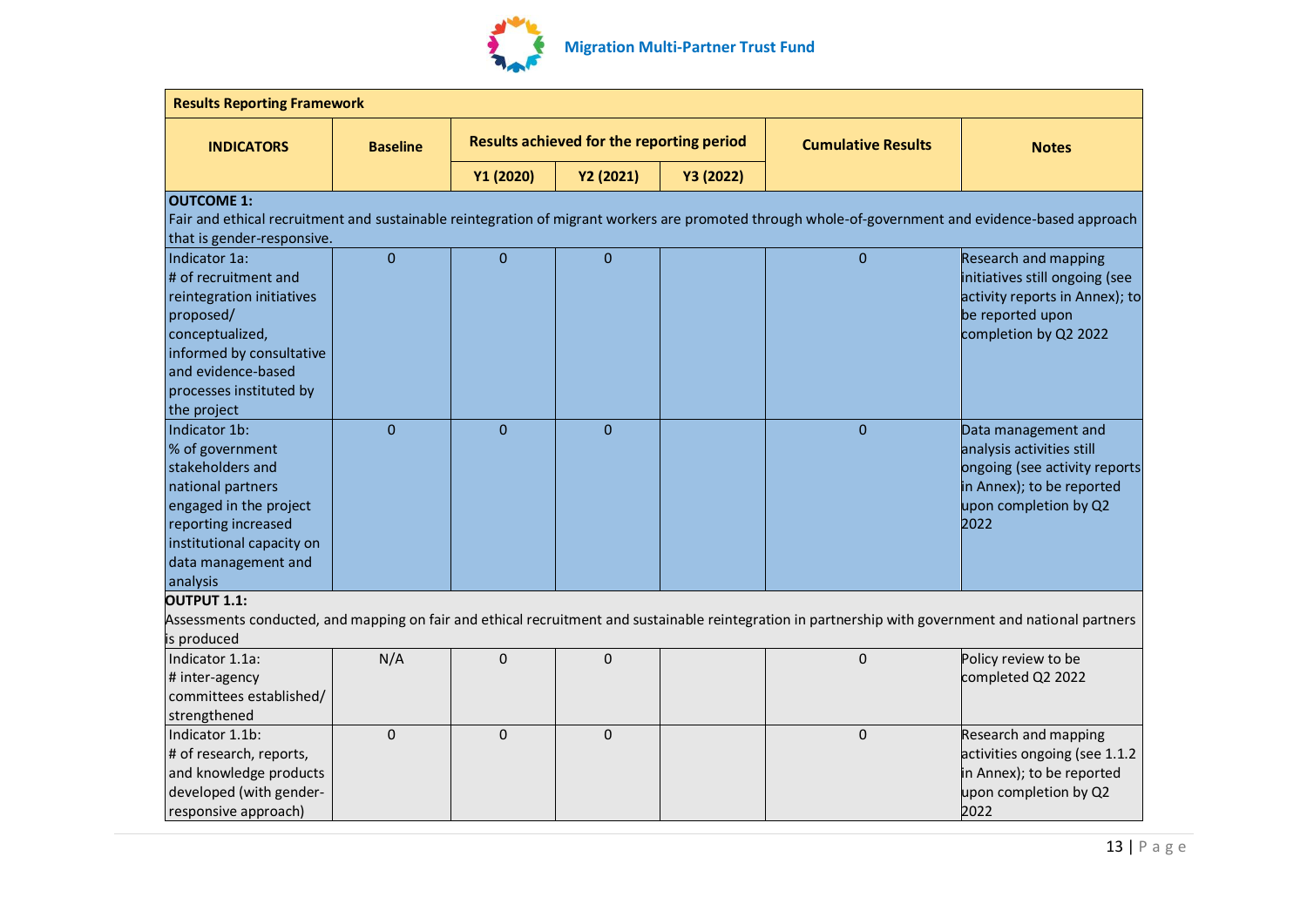

| <b>Results Reporting Framework</b>                                                                                             |                                                              |              |              |           |                                                                                                                                                        |                                                                                                                                          |  |
|--------------------------------------------------------------------------------------------------------------------------------|--------------------------------------------------------------|--------------|--------------|-----------|--------------------------------------------------------------------------------------------------------------------------------------------------------|------------------------------------------------------------------------------------------------------------------------------------------|--|
| <b>INDICATORS</b>                                                                                                              | Results achieved for the reporting period<br><b>Baseline</b> |              |              |           | <b>Cumulative Results</b>                                                                                                                              | <b>Notes</b>                                                                                                                             |  |
|                                                                                                                                |                                                              | Y1 (2020)    | Y2 (2021)    | Y3 (2022) |                                                                                                                                                        |                                                                                                                                          |  |
| Indicator 1.1c:<br># of government<br>agencies and national<br>partners engaged in<br>stocktaking                              | $\mathbf 0$                                                  | 0            | 0            |           | $\mathbf 0$                                                                                                                                            | Desk research started Q4<br>2021, KIIs and FDGs<br>scheduled Q1 2022                                                                     |  |
| <b>OUTPUT 1.2:</b>                                                                                                             |                                                              |              |              |           |                                                                                                                                                        |                                                                                                                                          |  |
| Data collection and management system for improved evidence-based reporting and verification established                       |                                                              |              |              |           |                                                                                                                                                        |                                                                                                                                          |  |
| Indicator 1.2a:<br># of feedback<br>mechanisms and<br>verification frameworks<br>established                                   | $\Omega$                                                     | $\Omega$     | 0            |           | $\Omega$                                                                                                                                               | Discussions started Q4<br>2021; to be reported upon<br>completion by Q3 2022                                                             |  |
| Indicator 1.2b:<br># persons trained in data<br>collection, management,<br>analysis and verification                           | $\Omega$                                                     | $\Omega$     | $\mathbf 0$  |           | $\Omega$                                                                                                                                               | Trainings scheduled Q3<br>2022                                                                                                           |  |
| Indicator 1.2c:<br># of persons trained on<br>recruitment/<br>reintegration                                                    | $\Omega$                                                     | $\Omega$     | $\mathbf 0$  |           | $\mathbf 0$                                                                                                                                            | Trainings scheduled Q3<br>2022                                                                                                           |  |
| <b>OUTCOME 2:</b>                                                                                                              |                                                              |              |              |           |                                                                                                                                                        |                                                                                                                                          |  |
| international standards                                                                                                        |                                                              |              |              |           | Improved policies and practices pertaining to fair and ethical recruitment, and sustainable reintegration that are informed by evidence-based data and |                                                                                                                                          |  |
| Indicator 2a:<br>Approved Terms of<br>Reference of a<br>permanent inter-agency/<br>multi-stakeholder<br>coordination mechanism | <b>No</b>                                                    | <b>No</b>    | Yes          |           | Yes                                                                                                                                                    | <b>SCIMD Resolution to</b><br>collaborate on the<br><b>Reintegration Advisor was</b><br>crafted and endorsed to<br>members for signature |  |
| Indicator 2b:<br>% of government<br>stakeholders and                                                                           | N/A                                                          | $\mathbf{0}$ | $\mathbf{0}$ |           | $\mathbf{0}$                                                                                                                                           | Consultations ongoing (see<br>2.1.2), trainings scheduled<br>Q2 2022; to be reported                                                     |  |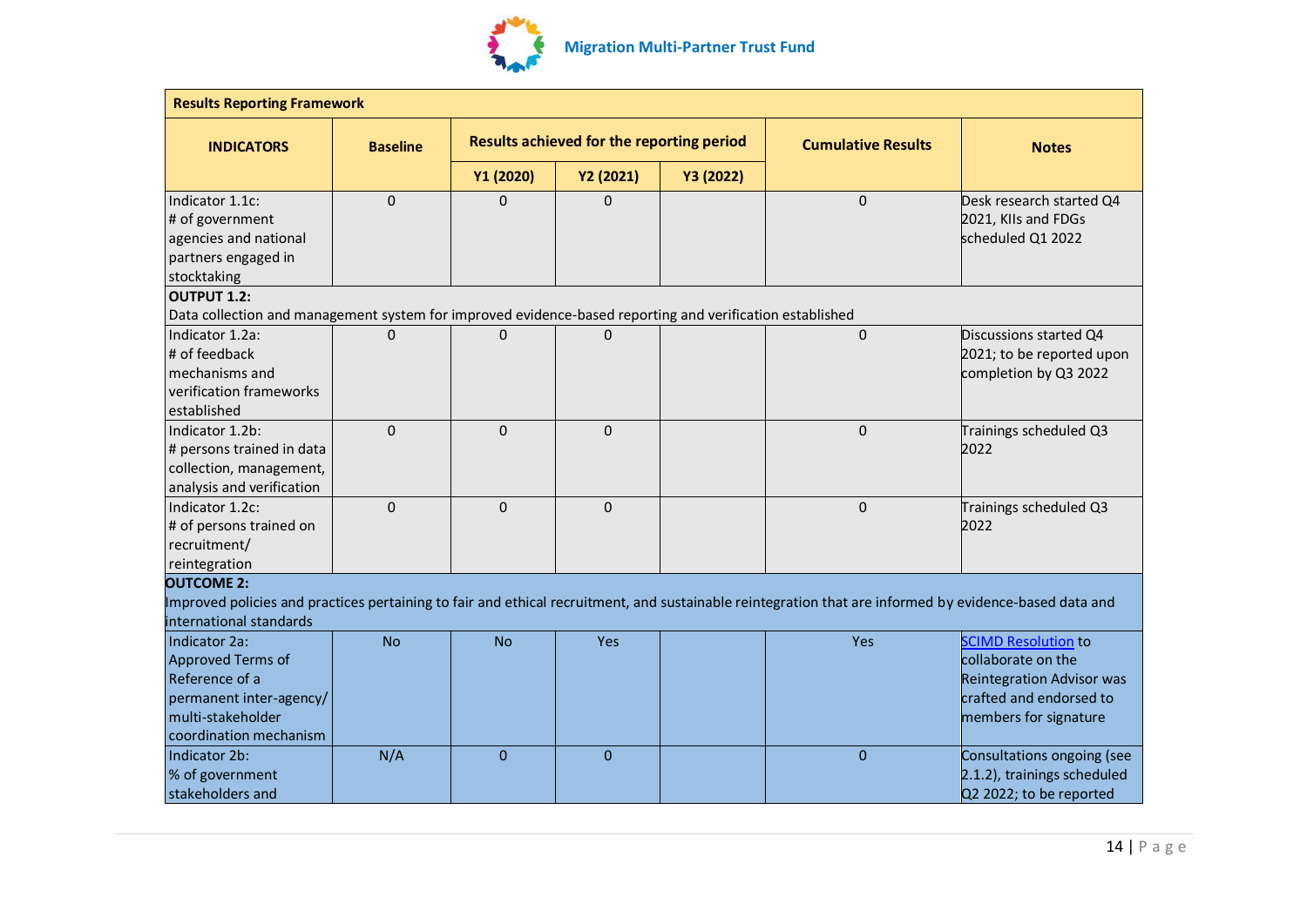

| <b>Results Reporting Framework</b>                                                                                                                           |                 |             |                                           |                           |                                                                                                                                    |                                                                                                                 |
|--------------------------------------------------------------------------------------------------------------------------------------------------------------|-----------------|-------------|-------------------------------------------|---------------------------|------------------------------------------------------------------------------------------------------------------------------------|-----------------------------------------------------------------------------------------------------------------|
| <b>INDICATORS</b>                                                                                                                                            | <b>Baseline</b> |             | Results achieved for the reporting period | <b>Cumulative Results</b> | <b>Notes</b>                                                                                                                       |                                                                                                                 |
|                                                                                                                                                              |                 | Y1 (2020)   | Y2 (2021)                                 | Y3 (2022)                 |                                                                                                                                    |                                                                                                                 |
| national partners<br>engaged in the project<br>reporting increased<br>capacity on sustainable,<br>gender-sensitive<br>reintegration<br>programming           |                 |             |                                           |                           |                                                                                                                                    | upon completion by Q3<br>2022                                                                                   |
| Indicator 2c:<br>% of women OFWs<br>trained reporting<br>expanded opportunities<br>for employment as a<br>result of the training<br>programme                | N/A             | $\mathbf 0$ | $\mathbf{0}$                              |                           | $\Omega$                                                                                                                           | Trainings scheduled Q2<br>2022                                                                                  |
| Indicator 2d:<br>% of government<br>stakeholders and<br>national partners<br>engaged in the project<br>reporting increased<br>capacity on case<br>management | N/A             | N/A         | N/A                                       |                           | N/A                                                                                                                                | Indicator default since only<br>one government agency is<br>involved                                            |
| <b>OUTPUT 2.1:</b>                                                                                                                                           |                 |             |                                           |                           | Interagency coordination mechanisms on fair and ethical recruitment and sustainable gender-sensitive reintegration operationalized |                                                                                                                 |
| Indicator 2.1a:<br>Inter-agency and/or<br>multi-stakeholder<br>coordination<br>mechanisms established                                                        | No              | <b>No</b>   | Yes                                       |                           | Yes                                                                                                                                | Collaboration with SC-IMD<br>on migration-related<br>interventions via a<br><b>Resolution</b> (see 2.1.3)       |
| Indicator 2.1b:<br># of integrated<br>recruitment and<br>reintegration framework                                                                             | N/A             | $\mathbf 0$ | $\mathbf{1}$                              |                           | $\mathbf{1}$                                                                                                                       | Integrated plan is part of<br>the collaboration with<br>Regional SC-ID achieved via<br>a Resolution (see 2.1.1) |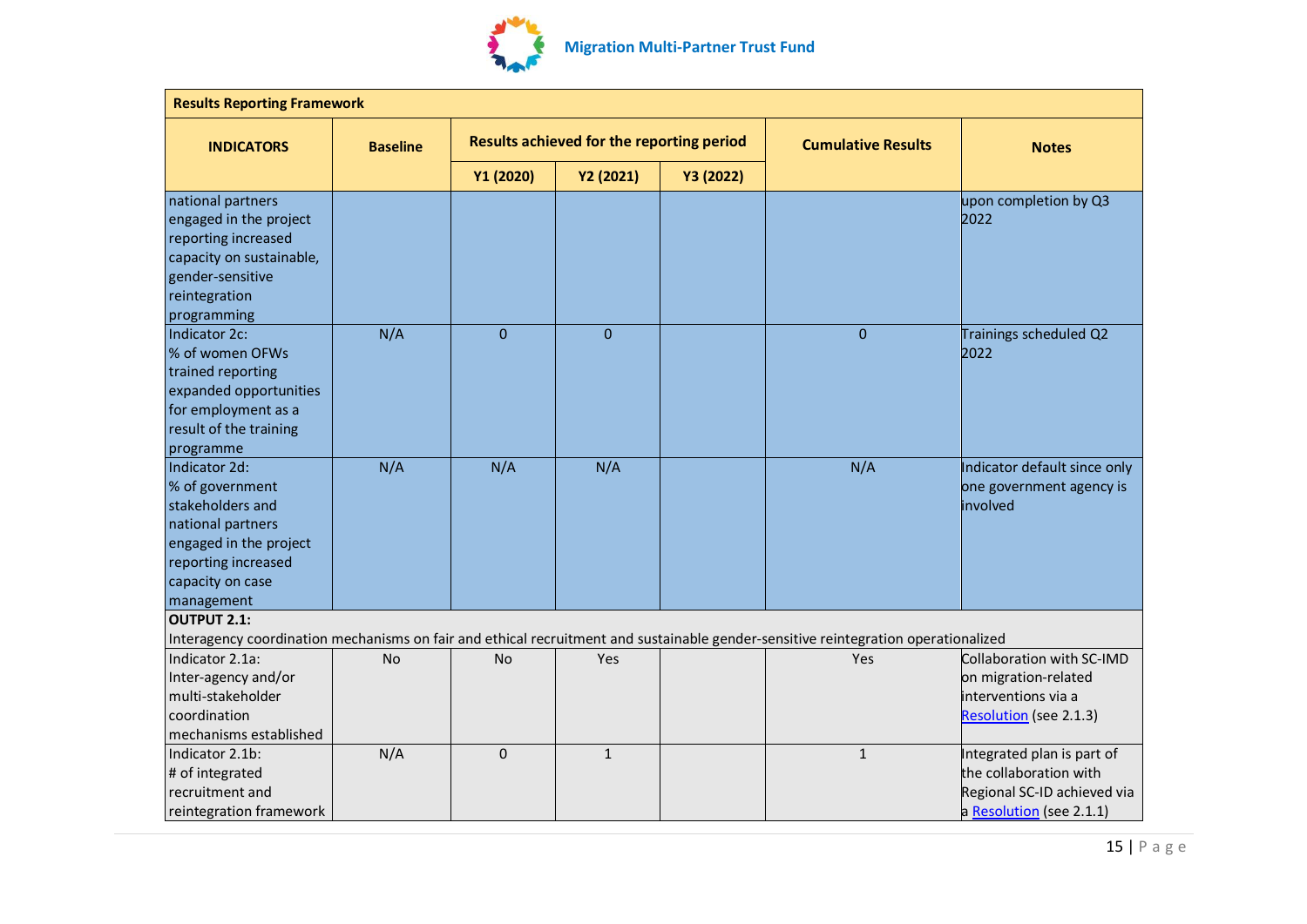

| <b>Results Reporting Framework</b>                                          |                 |             |                                           |           |                           |                           |  |
|-----------------------------------------------------------------------------|-----------------|-------------|-------------------------------------------|-----------|---------------------------|---------------------------|--|
| <b>INDICATORS</b>                                                           | <b>Baseline</b> |             | Results achieved for the reporting period |           | <b>Cumulative Results</b> | <b>Notes</b>              |  |
|                                                                             |                 | Y1 (2020)   | Y2 (2021)                                 | Y3 (2022) |                           |                           |  |
| and action plans drafted<br>and/or updated                                  |                 |             |                                           |           |                           |                           |  |
| Indicator 2.1c:                                                             | N/A             | $\mathbf 0$ | $\mathbf 0$                               |           | $\mathbf 0$               | Trainings scheduled Q2    |  |
| # of government                                                             |                 |             |                                           |           |                           | 2022                      |  |
| agencies and national                                                       |                 |             |                                           |           |                           |                           |  |
| partners trained on                                                         |                 |             |                                           |           |                           |                           |  |
| sustainable gender-                                                         |                 |             |                                           |           |                           |                           |  |
| sensitive reintegration                                                     |                 |             |                                           |           |                           |                           |  |
| programming                                                                 |                 |             |                                           |           |                           |                           |  |
| <b>OUTPUT 2.2:</b>                                                          |                 |             |                                           |           |                           |                           |  |
| Effective and gender-responsive government reintegration services delivered |                 |             |                                           |           |                           |                           |  |
| Indicator 2.2a:                                                             | $\Omega$        | 0           | 0                                         |           | $\mathbf 0$               | Development of materials  |  |
| # of local government                                                       |                 |             |                                           |           |                           | ongoing; to be reported   |  |
| units successfully                                                          |                 |             |                                           |           |                           | upon completion Q3 2022   |  |
| completed pilot for joint                                                   |                 |             |                                           |           |                           |                           |  |
| programme on                                                                |                 |             |                                           |           |                           |                           |  |
| reintegration                                                               |                 |             |                                           |           |                           |                           |  |
| Indicator 2.2b:                                                             | $\Omega$        | $\mathbf 0$ | $\mathbf{0}$                              |           | $\mathbf 0$               | Training modules to be    |  |
| # of training                                                               |                 |             |                                           |           |                           | reported upon completion  |  |
| programmes for women                                                        |                 |             |                                           |           |                           | Q3 2022                   |  |
| OFWs established/                                                           |                 |             |                                           |           |                           |                           |  |
| enhanced                                                                    |                 |             |                                           |           |                           |                           |  |
| Indicator 2.2c:                                                             | $\Omega$        | $\mathbf 0$ | $\mathbf 0$                               |           | $\mathbf 0$               | Trainings scheduled Q3    |  |
| # of women OFWs                                                             |                 |             |                                           |           |                           | 2022                      |  |
| trained under enhanced                                                      |                 |             |                                           |           |                           |                           |  |
| training programme/s                                                        |                 |             |                                           |           |                           |                           |  |
| Indicator 2.2d:                                                             | $\Omega$        | $\mathbf 0$ | $\mathbf{0}$                              |           | $\mathbf 0$               | Discussions started Q4    |  |
| # of case management                                                        |                 |             |                                           |           |                           | 2021; to be reported upon |  |
| tools developed/                                                            |                 |             |                                           |           |                           | completion Q3 2022        |  |
| enhanced                                                                    |                 |             |                                           |           |                           |                           |  |
| Indicator 2.2e:                                                             | $\mathbf 0$     | $\mathbf 0$ | $\pmb{0}$                                 |           | $\mathbf 0$               | Trainings scheduled Q3    |  |
| # of persons trained in                                                     |                 |             |                                           |           |                           | 2022                      |  |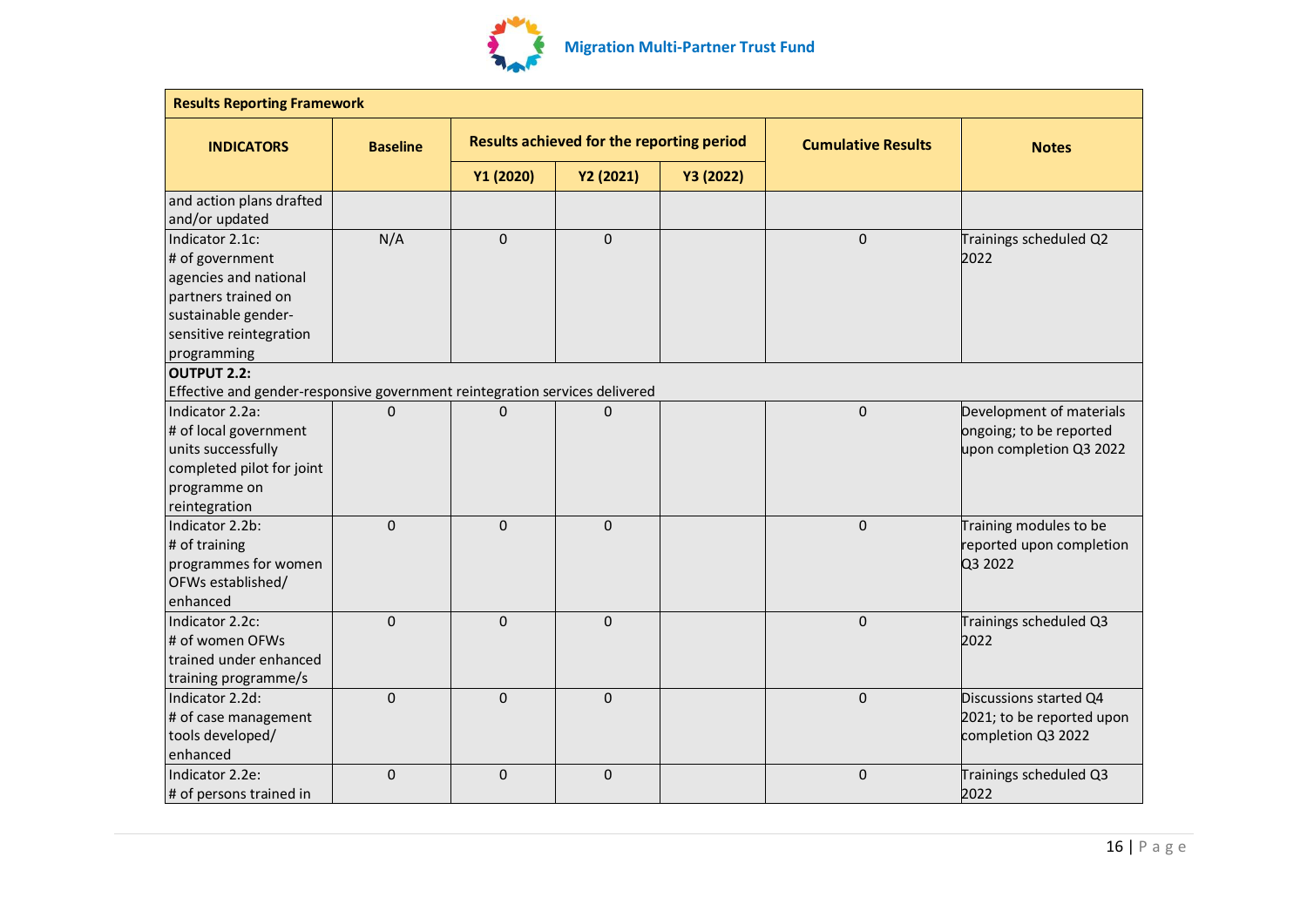

| <b>Results Reporting Framework</b>                                                                             |                 |                                           |              |           |                                                                                                                                        |                                 |
|----------------------------------------------------------------------------------------------------------------|-----------------|-------------------------------------------|--------------|-----------|----------------------------------------------------------------------------------------------------------------------------------------|---------------------------------|
| <b>INDICATORS</b>                                                                                              | <b>Baseline</b> | Results achieved for the reporting period |              |           | <b>Cumulative Results</b>                                                                                                              | <b>Notes</b>                    |
|                                                                                                                |                 | Y1 (2020)                                 | Y2 (2021)    | Y3 (2022) |                                                                                                                                        |                                 |
| enhanced case                                                                                                  |                 |                                           |              |           |                                                                                                                                        |                                 |
| management                                                                                                     |                 |                                           |              |           |                                                                                                                                        |                                 |
| <b>OUTCOME 3:</b>                                                                                              |                 |                                           |              |           |                                                                                                                                        |                                 |
| Improved alignment of policy and practices to GCM objectives on reintegration and fair and ethical recruitment |                 |                                           |              |           |                                                                                                                                        |                                 |
| Indicator 3a:                                                                                                  | <b>No</b>       | <b>No</b>                                 | No.          |           | <b>No</b>                                                                                                                              | M&E framework currently         |
| Monitoring framework                                                                                           |                 |                                           |              |           |                                                                                                                                        | being developed; to be          |
| for measuring progress                                                                                         |                 |                                           |              |           |                                                                                                                                        | completed Q1 2022               |
| towards alignment to                                                                                           |                 |                                           |              |           |                                                                                                                                        |                                 |
| GCM objectives on                                                                                              |                 |                                           |              |           |                                                                                                                                        |                                 |
| reintegration and fair                                                                                         |                 |                                           |              |           |                                                                                                                                        |                                 |
| and ethical recruitment                                                                                        |                 |                                           |              |           |                                                                                                                                        |                                 |
| adopted                                                                                                        |                 |                                           |              |           |                                                                                                                                        |                                 |
| Indicator 3b:                                                                                                  | <b>No</b>       | <b>No</b>                                 | <b>No</b>    |           | <b>No</b>                                                                                                                              | Events scheduled Q2 2022        |
| Government agencies                                                                                            |                 |                                           |              |           |                                                                                                                                        |                                 |
| and national partners                                                                                          |                 |                                           |              |           |                                                                                                                                        |                                 |
| have renewed interest in                                                                                       |                 |                                           |              |           |                                                                                                                                        |                                 |
| the ratification of ILO                                                                                        |                 |                                           |              |           |                                                                                                                                        |                                 |
| Convention 181                                                                                                 |                 |                                           |              |           |                                                                                                                                        |                                 |
| <b>OUTPUT 3.1:</b>                                                                                             |                 |                                           |              |           |                                                                                                                                        |                                 |
|                                                                                                                |                 |                                           |              |           | Initiatives to align policies to international standards on fair and ethical recruitment and gender-responsive reintegration supported |                                 |
| Indicator 3.1a:                                                                                                | $\Omega$        | 0                                         | $\Omega$     |           | $\mathbf 0$                                                                                                                            | Events scheduled Q2 2022        |
| # of advocacy and                                                                                              |                 |                                           |              |           |                                                                                                                                        |                                 |
| awareness-raising events                                                                                       |                 |                                           |              |           |                                                                                                                                        |                                 |
| organized                                                                                                      |                 |                                           |              |           |                                                                                                                                        |                                 |
| Indicator 3.1b:                                                                                                | $\Omega$        | $\mathbf{0}$                              | $\mathbf{0}$ |           | $\mathbf 0$                                                                                                                            | Events scheduled Q2 2022        |
| # of persons reached                                                                                           |                 |                                           |              |           |                                                                                                                                        |                                 |
| through advocacy and                                                                                           |                 |                                           |              |           |                                                                                                                                        |                                 |
| awareness-raising events                                                                                       |                 |                                           |              |           |                                                                                                                                        |                                 |
| Indicator 3.1c:                                                                                                | $\Omega$        | $\Omega$                                  | $\mathbf{1}$ |           | $\mathbf{1}$                                                                                                                           | NAP on Sustainable,             |
| # of action plans                                                                                              |                 |                                           |              |           |                                                                                                                                        | <b>Gender-responsive Return</b> |
| addressing gaps related                                                                                        |                 |                                           |              |           |                                                                                                                                        | and Reintegration launched      |
| to fair and ethical                                                                                            |                 |                                           |              |           |                                                                                                                                        | (see 3.1.3)                     |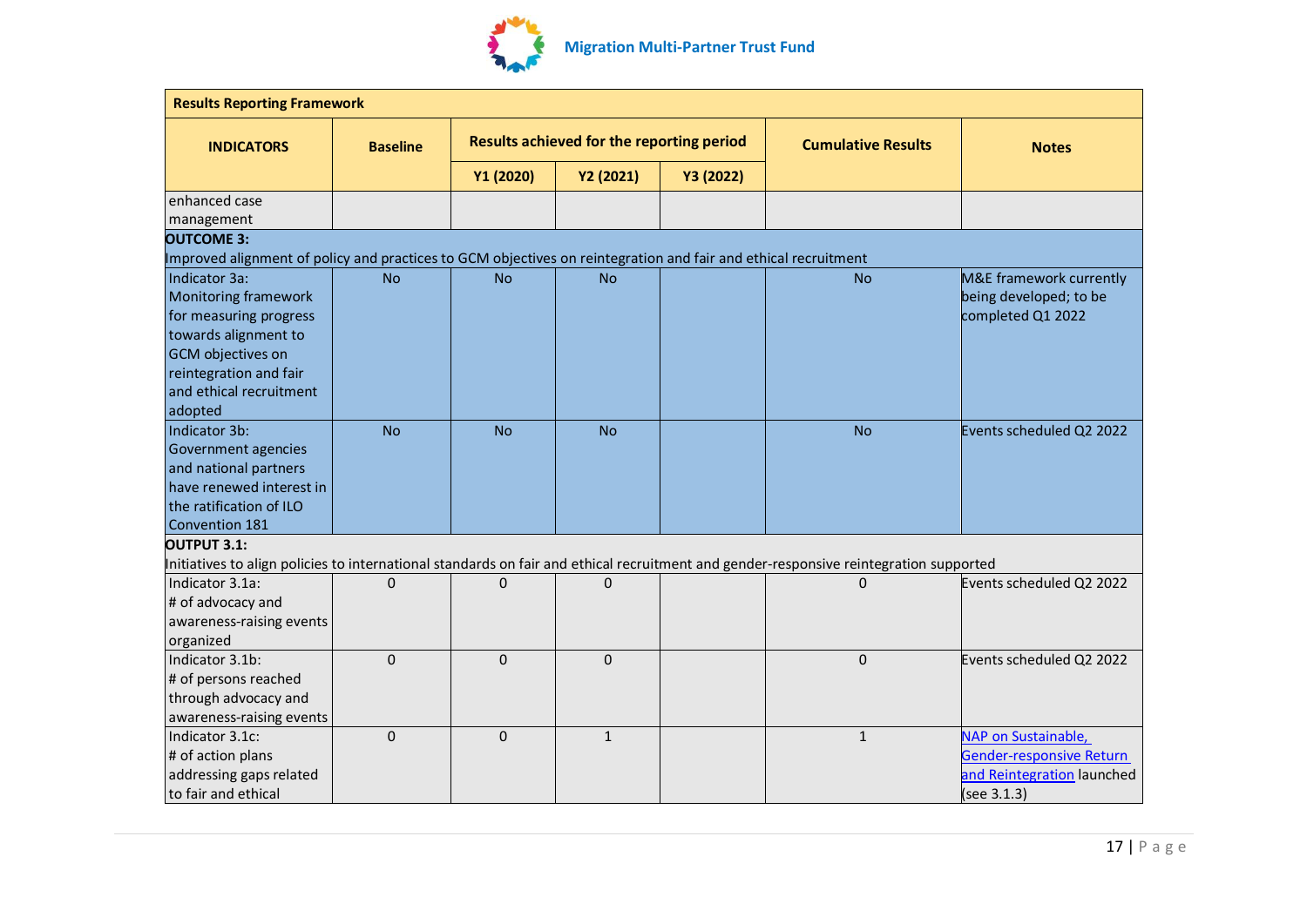

| <b>Results Reporting Framework</b>                                                                         |                 |                                           |           |           |                           |                          |  |
|------------------------------------------------------------------------------------------------------------|-----------------|-------------------------------------------|-----------|-----------|---------------------------|--------------------------|--|
| <b>INDICATORS</b>                                                                                          | <b>Baseline</b> | Results achieved for the reporting period |           |           | <b>Cumulative Results</b> | <b>Notes</b>             |  |
|                                                                                                            |                 | Y1 (2020)                                 | Y2 (2021) | Y3 (2022) |                           |                          |  |
| recruitment and                                                                                            |                 |                                           |           |           |                           |                          |  |
| sustainable, gender-                                                                                       |                 |                                           |           |           |                           |                          |  |
| responsive reintegration                                                                                   |                 |                                           |           |           |                           |                          |  |
| published                                                                                                  |                 |                                           |           |           |                           |                          |  |
| <b>OUTPUT 3.2:</b>                                                                                         |                 |                                           |           |           |                           |                          |  |
| Adoption of ILO Convention 181 advocated and understanding of the Convention by key stakeholders increased |                 |                                           |           |           |                           |                          |  |
| Indicator 3.2a:                                                                                            | $\mathbf 0$     | 0                                         | 0         |           | 0                         | Events scheduled Q2 2022 |  |
| # of national multi-                                                                                       |                 |                                           |           |           |                           |                          |  |
| stakeholder events                                                                                         |                 |                                           |           |           |                           |                          |  |
| promoting the                                                                                              |                 |                                           |           |           |                           |                          |  |
| ratification of ILO                                                                                        |                 |                                           |           |           |                           |                          |  |
| Convention 181                                                                                             |                 |                                           |           |           |                           |                          |  |
| Indicator 3.2b:                                                                                            | $\Omega$        | 0                                         | 0         |           | $\Omega$                  | Events scheduled Q2 2022 |  |
| # of government                                                                                            |                 |                                           |           |           |                           |                          |  |
| agencies and national                                                                                      |                 |                                           |           |           |                           |                          |  |
| partners who                                                                                               |                 |                                           |           |           |                           |                          |  |
| participated in multi-                                                                                     |                 |                                           |           |           |                           |                          |  |
| stakeholder events                                                                                         |                 |                                           |           |           |                           |                          |  |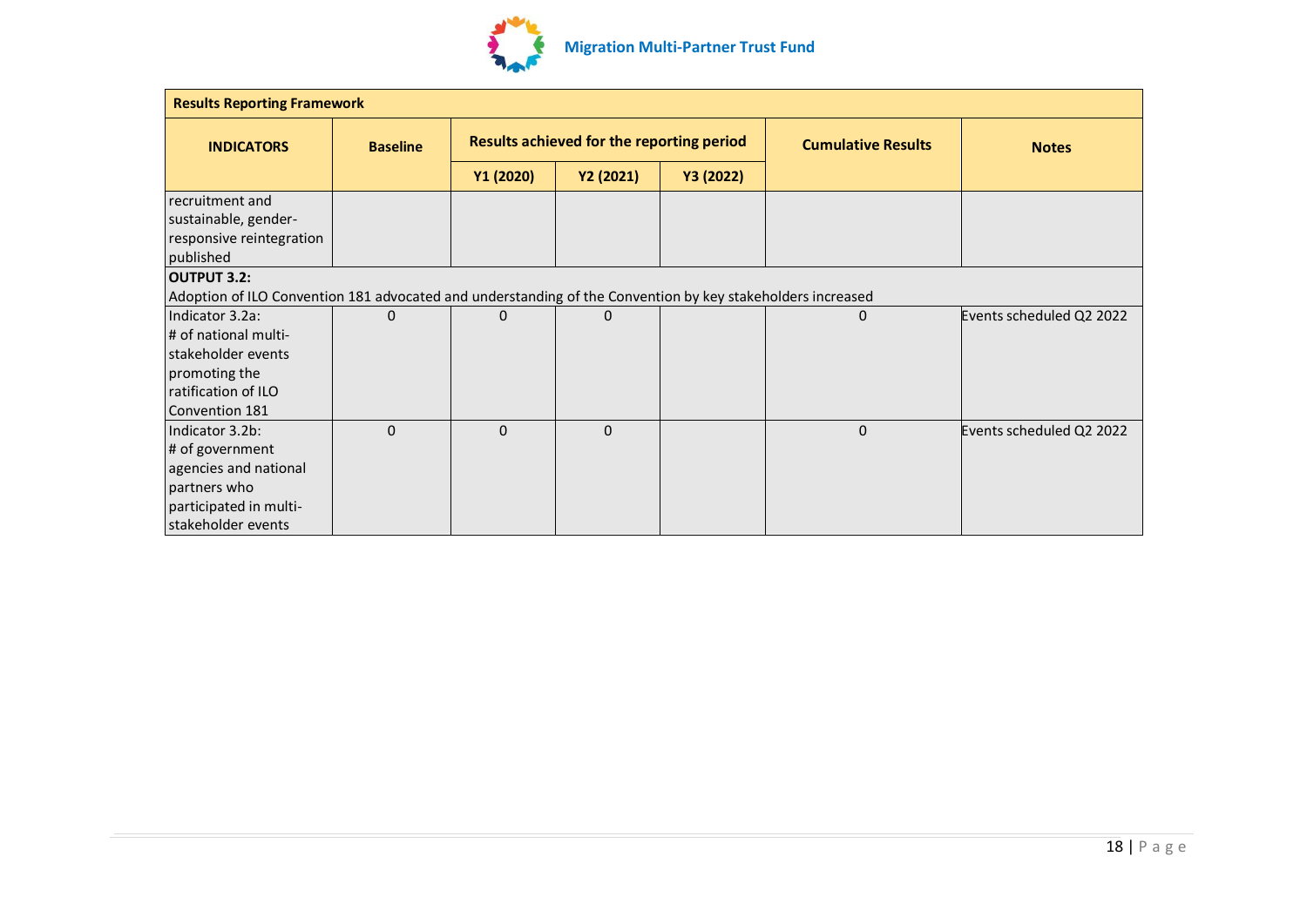

#### **3. Partnerships**

With the pandemic limiting physical meetings and events, it becomes even more important to keep partnerships active and stakeholders engaged in the process of programme preparation and implementation. The BRIDGE team first held an multisectoral inception meeting with partners in April 2021 just as activities were beginning to progress. The overall objective is to prepare and inform BRIDGE partners, including migration governance agencies, civil society organizations, and the private sector, on the specific activities to be undertaken and roles and responsibilities of all involved. The support of the government was evident in the remarks of the Department of Foreign Affairs (DFA) in the meeting, emphasizing that the BRIDGE programme is fulfilling the government plans laid out in the updated [Philippine Development Plan 2017-2022.](https://pdp.neda.gov.ph/updated-pdp-2017-2022/) With this, partners had increased awareness and understanding as well as shared commitment to achieve the desired outcomes and cooperation required. The inception meeting, through identifying common initiatives and activities, strengthened the capacity for programme implementation in working together with partners. Following the momentum from the inception meeting, PUNOs coordinated with partners and activities steadily progressed. By the end of August 2021, the BRIDGE team held another multi-stakeholder meeting to establish the Technical Working Group (TWG) comprising migration governance agencies and actors that will be convened on an agreed schedule to inform and guide activities at the Outcome level. Each partner voiced out their suggestions on the framework and direction of activities and their commitments in the TWG for the Outcomes most relevant to them. Having representatives in each sector in the TWG increases the participation of multisectoral partners not just in the delivery of activities but in the design as well.

Outside of BRIDGE programme activities, the support of DFA is also evident in its active participation in UN Network on Migration activities, both regional and national levels. The DFA is kept appraised of the programme's progress and never fails to mention the Migration MPTF Joint Programme and its contributions in the country's GCM implementation and IMRF preparations in various speaking engagements and platforms.

Another noteworthy partnership that was established during the reporting period was the collaboration with the SC-IMD which allowed for opportunities to align programme initiatives to the national priorities on migration and development, particularly on reintegration. The strengthened coordination also facilitated the engagement at the regional level, through the regional SC-IMDs, which would be crucial in implementing further activities and interventions at the local level.

In line with the whole-of-society approach, the BRIDGE team placed importance in increasing engagements with CSOs, the academe and migrant/worker and employer groups. Their inclusion in consultations have yielded valuable information that addressed a wider scope of the concerned topics and covered issues that were often overlooked such as data access of researchers and participation of the families of OFWs. These partners, through the programme activities, were given a platform wherein they are empowered to speak and be involved in the change they want for themselves and for migrants as a whole. The programme team will continue this practice in the remaining project period, especially with the case story collection and FGDs and survey with migrants affected by the pandemic scheduled in the first half of 2022. The case story collection, in particular, will involve migrant workers, as well as government agencies and CSOs, in order to surface lessons and insights from migrant experiences that could help validate themes and trends emerging from migration statistics. This could potentially enrich migration policymaking and programming while simultaneously deepening public awareness and understanding of labor migration through the human interest stories that are disseminated publicly.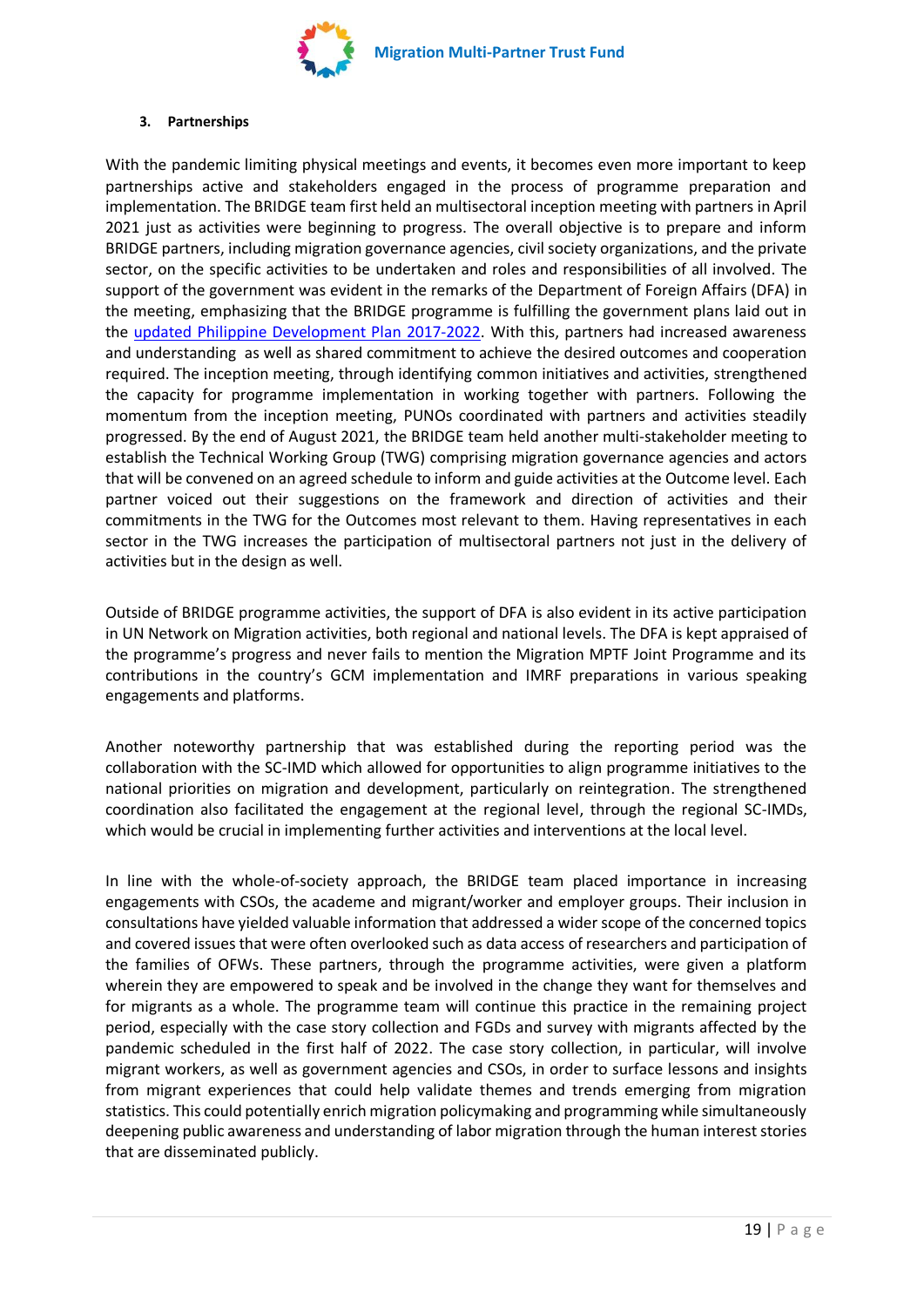

#### **4. Cross-Cutting Issues**

A human rights-based, gender-responsive, and child-sensitive approach informed every aspect of the BRIDGE programme's implementation. The programme activities and outputs are designed to benefit all Filipino migrant workers, regardless of migration status, while acknowledging the distinct and differential needs of men and women migrants, as well as those who are gender non-conforming. The programme's initiatives are focused on strengthening capacity from recruitment to reintegration processes, which all Filipino migrant workers go through. The NAP (3.1.3) enumerates strategic objectives and action points that apply broadly to all Filipino migrant workers and also has specific points on women migrant workers and children. BRIDGE likewise recognizes migrant workers' families, including their children, as key stakeholders of the programme in outputs such as the genderresponsiveness and inclusion of migrants and their families in the NAP (3.1.3), the Migration Impact Study focusing on children (1.1.2), and the involvement of the OFW's families in the pathways in the OFW Reintegration Advisor (2.1.2).

BRIDGE recognizes the feminization of Philippine labor migration and advocates for migration policies and programmes that specifically address women OFWs' vulnerabilities, concentrated as they are in low-paid occupations that offer limited, if any, social protection. Thus, for example, women migrant worker returnees have been identified as key participants and beneficiaries in the design of the pilot reintegration projects to be administered under the programme. Likewise, BRIDGE highlights the agency of women migrants and has several activities (1.1.2, 2.1.2, 3.1.3) designed for them which build on their capacities and interests to empower them for their next step, instead of seeing them as victims. It also seeks to challenge gender biases and stereotypes in the design of reintegration programmes such as labor and business segmentation according to gender, funneling women into small retail and food businesses, thus designing one of its pilot projects to equip women with digital skills to simultaneously promote opportunities for women in Science, Technology, Engineering, and Mathematics (STEM). A pilot activity has been designed to create opportunities for women in the green economy, recognizing that climate and environmental change will disproportionately impact women and girls.

The National Action Plan on Sustainable and Gender-Responsive Return and Reintegration illustrates the centrality of gender-responsiveness to the BRIDGE programme, as does the Reintegration Advisor being developed jointly with SAF, including pathways for better access to services for women migrants experiencing abuse, harassment and violence against women.

BRIDGE also promotes the interest of children of migrant workers through the support that it gives to the research being done by Yale University in collaboration with relevant government agencies. Understanding the impact of labour migration, the study provides an evidence-based reference in assessing or reviewing programmes and services for OFWs and their families, especially children, and in drawing policy recommendations on recruitment and reintegration; and on the welfare of migrant workers and their families.

# **5. Innovation, Good Practices and Lessons Learned**

The team continued implementing remotely, maximizing the use of technology, as the Philippines experienced one of the toughest and longest restrictions during the reporting period due to the pandemic. However, it should be noted that stakeholders have still expressed preference for face-toface modality, especially in areas such as Bangsamoro Autonomous Region in Muslim Mindanao (BARMM) where internet connectivity remains as a challenge. A good example of the technological innovation is the use of a chatbot via Facebook Messenger in the initial stage of the Migration Impact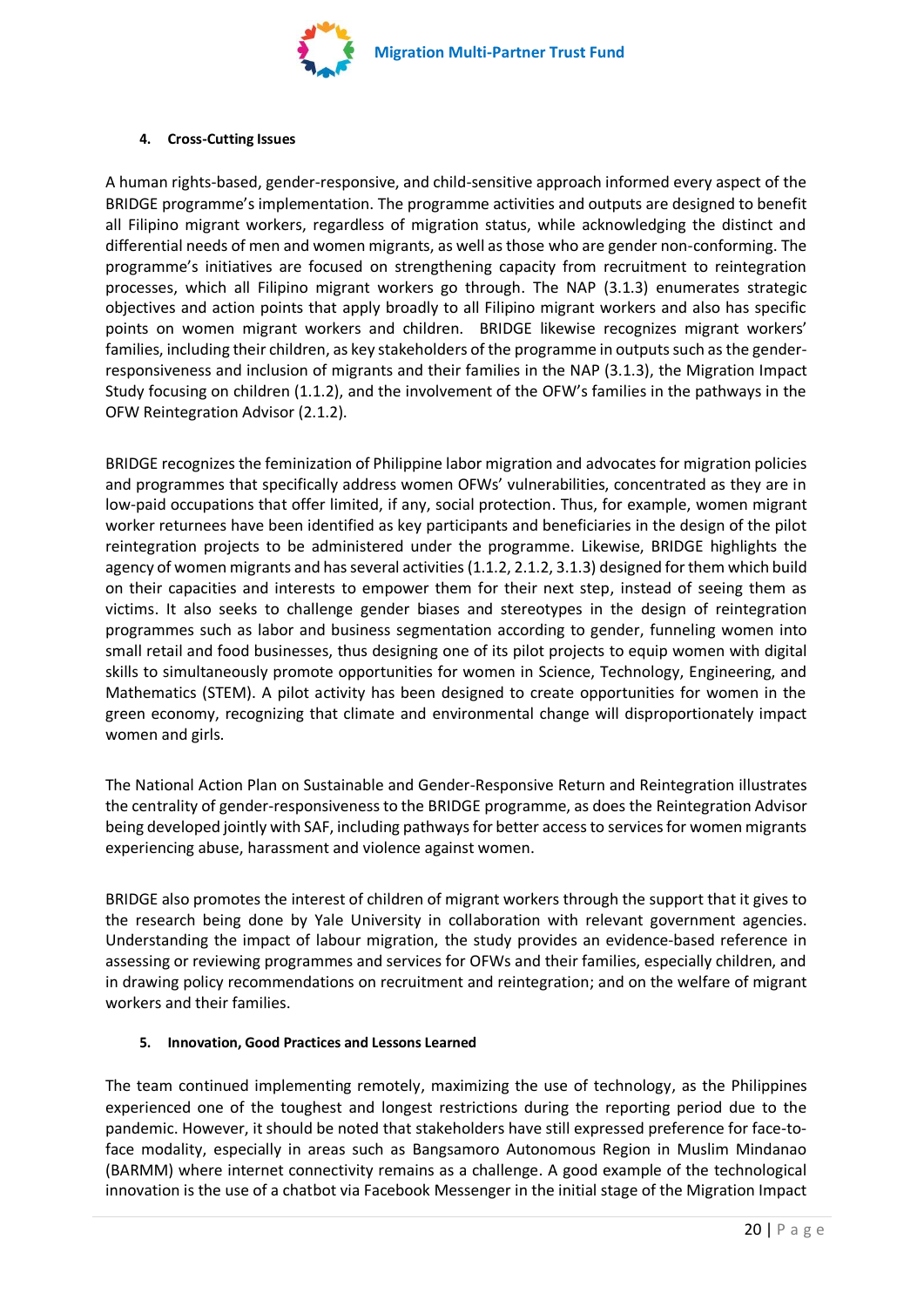

Study, recognizing the widespread use of Facebook by OFWs. This helped circumvent resource constraints that prevented the hiring of a large pool of survey administrators, as well as COVID-19 restrictions that militated against in-person survey administration. The online platform will facilitate achieving the desired number of respondents for the study—at least 4,000 migrants and their households.

In order for BRIDGE to address the setback brought about by the pandemic, the team leveraged the work done by other projects and programmes which quickly became an advantage in the reporting period. Most evident is the collaboration with the Safe and Fair Programme, particularly on reintegration-related initiatives. Having been in ahead of BRIDGE in terms of implementation and considering overlaps in intentions, BRIDGE has leveraged their gains and strengthened implementation by complementing efforts. For instance, the conceptualization of the Reintegration Advisor was initiated by SAF and partners. At present, its continuous development is being supported by BRIDGE through co-organizing consultations, onboarding a consultant to lead the development of the framework and operational guide, promoting the Advisor through SC-IMD, etc. In addition to the Reintegration Advisor, discussions were also held with them on partnering with LGUs on Migrant Resource Centers and in studies being done under BRIDGE, highlighting gender dimensions. The Ship to Shore Programme has also been part of the coordination with national and regional SC-IMDs, bringing in the interest of the fishing and seafood processing sector for areas where interventions are planned to be conducted. BRIDGE will also be building on the achievements of ALTER on feedback and grievance mechanisms with OWWA and IACAT, as well as fair and ethical recruitment initiatives with PASEI and other PRAs.

Through the monthly coordination meetings established at the beginning, PUNOs were able to update each other on activities and plans, opening up opportunities for collaboration. The reporting period also allowed PUNOs to harmonize their initiatives to better gauge the progress of these outputs and initiate necessary corrective course of action. For instance, the development of the National Action Plan, the OFW Reintegration Advisor and Referral Pathways, and the Reintegration Framework was conceptualized and done separately; but realizing that these are mutually reinforcing, it was considered more efficient to implement these outputs building on and relating to each other. With more complex activities, additional alignment meetings are held to lay out plans and overlaps that will then be resolved with more joint action plans moving forward. This became a good practice to ensure that efforts are not duplicated and to facilitate collaboration on interventions that are related for a more efficient implementation and greater resulting impact. In effect, partners are also eased of the burden of having multiple meetings and coordination, decreasing their meeting fatigue and increasing productivity in their participation in programme activities.

# **6. Challenges Encountered and Measures Taken**

The Philippines continued to be impeded by the COVID-19 outbreaks and aggravated by the Delta and Omicron variants, reaching [2,843,979 cases](https://doh.gov.ph/covid19casebulletin657) by the end of 2021. Some regions, including the National Capital Region, remain under strict community quarantine. In line with the measures taken last year, modality of activities involving mass gathering and travel were adjusted to accommodate mobility restrictions and health protocols. Although activities slowly progressed, no in-person gathering for events and travel were done for the whole of 2021. With the Philippine government prioritizing repatriation and pandemic recovery efforts, partner agencies foreseen to undergo restructuring with the creation of the DMW, and the national election in May 2022, activities requiring more government engagement, such as capacity building activities, were pushed back to the latter part of the programme period. Prioritizing research activities and development of knowledge products in the programme activities demanded very little cost given the shift to virtual modality. This significantly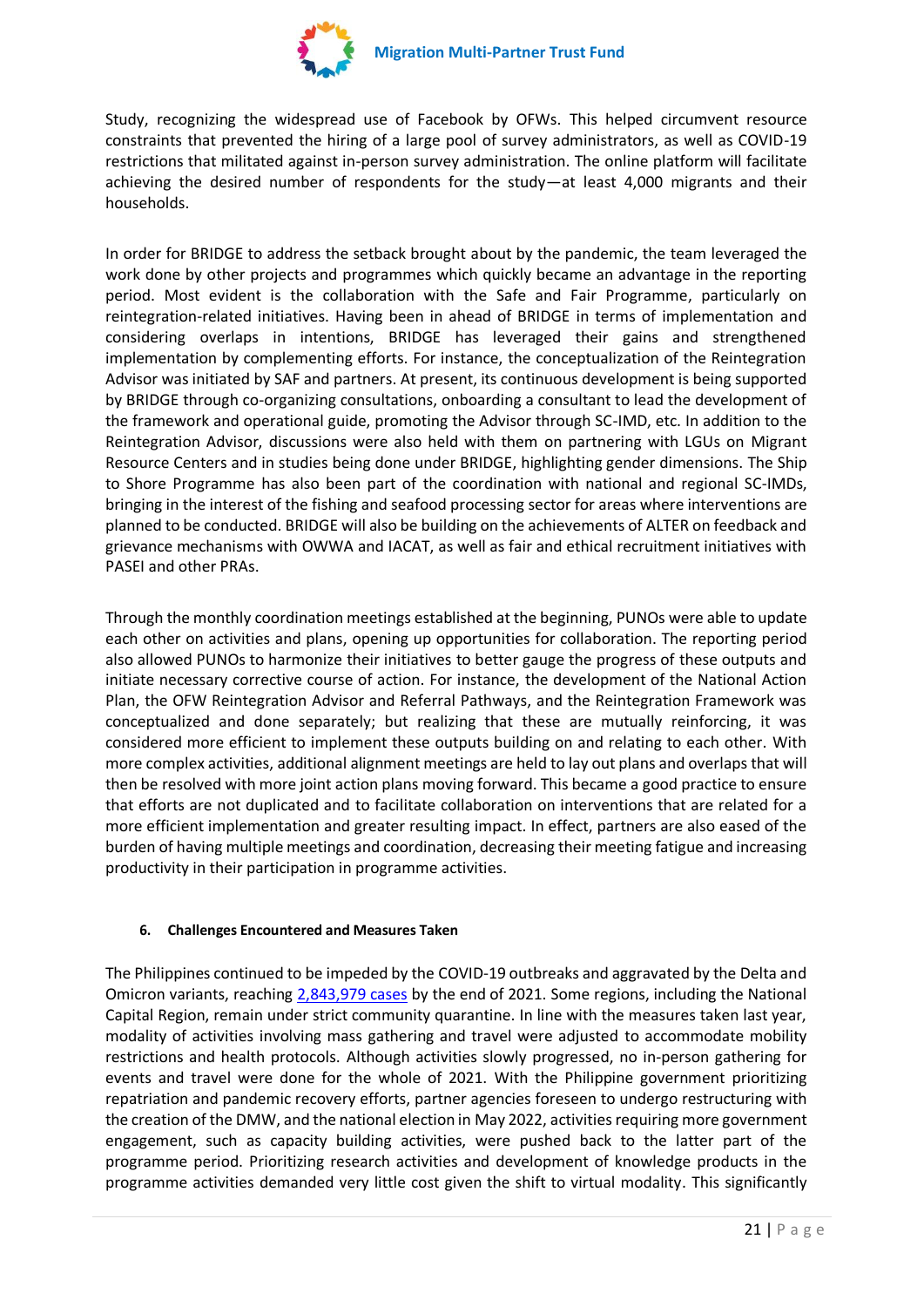

stalled the financial burn rate as a big chunk of the budget was allocated for travel and events costs. In order to maximize funds, the BRIDGE team proposed a budget and workplan revision to reallocate travel and event funds to contractual services, equipment and supplies to ensure programme outputs are accomplished with minimal changes in scope and targeted results. The team will be conducting ad-hoc coordination meetings to work through the details of each activity and identify target monthly and quarterly milestones for both activity implementation and financial burn rate in order to catch up with the delay. BRIDGE will also be actively looking for opportunities to engage and support the DMW as the government transitions and the department take a more defined structure and be operationalized in 2022. Although it is not expected to be fully operational by the time the JP ends, interventions initiated by BRIDGE will contribute in injecting GCM objectives and principles in its structure, especially with the data strategy and systems as it forms its management and information system, and with reintegration interventions such as the Reintegration Advisor, Reintegration Handbook, case management system, and the National Action Plan. Given more time for implementation to align with the operationalization of the DMW, the BRIDGE Programme has the potential to have a greater and lasting impact on the new landmark department and on Philippine migration governance as a whole, such as the adoption of the data strategies and feedback mechanism and systems in the new department's management information system, as well as the incorporation of the reintegration and case management tools in the operations of the reintegration arm of the DMW.

#### **Conclusion and Next Steps**

The BRIDGE Programme achieved certain key milestones of the project in its first full year of implementation, while establishing a strong partnership with key partners and government stakeholders. With multiple points of engagement across different stakeholders on different activities, BRIDGE set a steady pace of progress and a stable coordination line with partners that will easily carry over to the following year. The studies on the impact of migration on educational outcomes of children and the impact of COVID-19 on reintegration and remigration are well underway that the preliminary results will be utilized in policy and reintegration interventions scheduled in the latter part of the programme implementation. Having established the collaboration with the SC-IMD with the resolution on the reintegration advisor paves the way for further collaboration and endorsement to the subcommittee body, achieving a whole-of-government approach in the activities. The National Action Plans on GCM Objectives 6 and 21 will continue to evolve with the leadership of the government and in collaboration with partners. The M&E framework and tools being developed for the NAP will further support and guide actors and activities not just in BRIDGE but in the wider recruitment and reintegration fields to facilitate accountability in the realization of Chapter 21 of the PDP and the GCM objectives in the Philippines. All BRIDGE interventions—planned, in progress, and completed contribute to the Philippines' efforts in the realization of the GCM which will be reported in the first International Migration Review Forum in May 2022.

With the budget and workplan revision approved by the end of 2021, the programme will be able to deliver more smoothly the adjusted activities and steadily catch-up on the financial burn rate by the middle of 2022. The revised workplan provided more space for PUNOs to coordinate and conceptualize with partners on specific activities and to establish engagements and partnerships which will foster full implementation in the following year and trigger fund movements. In the first quarter, PUNOs will continue the ongoing activities, building on the SC-IMD collaboration and NAP implementation and M&E, and begin key informant interviews for the mapping initiatives. The Steering Committee will be convened during this period to update them on the accomplishments in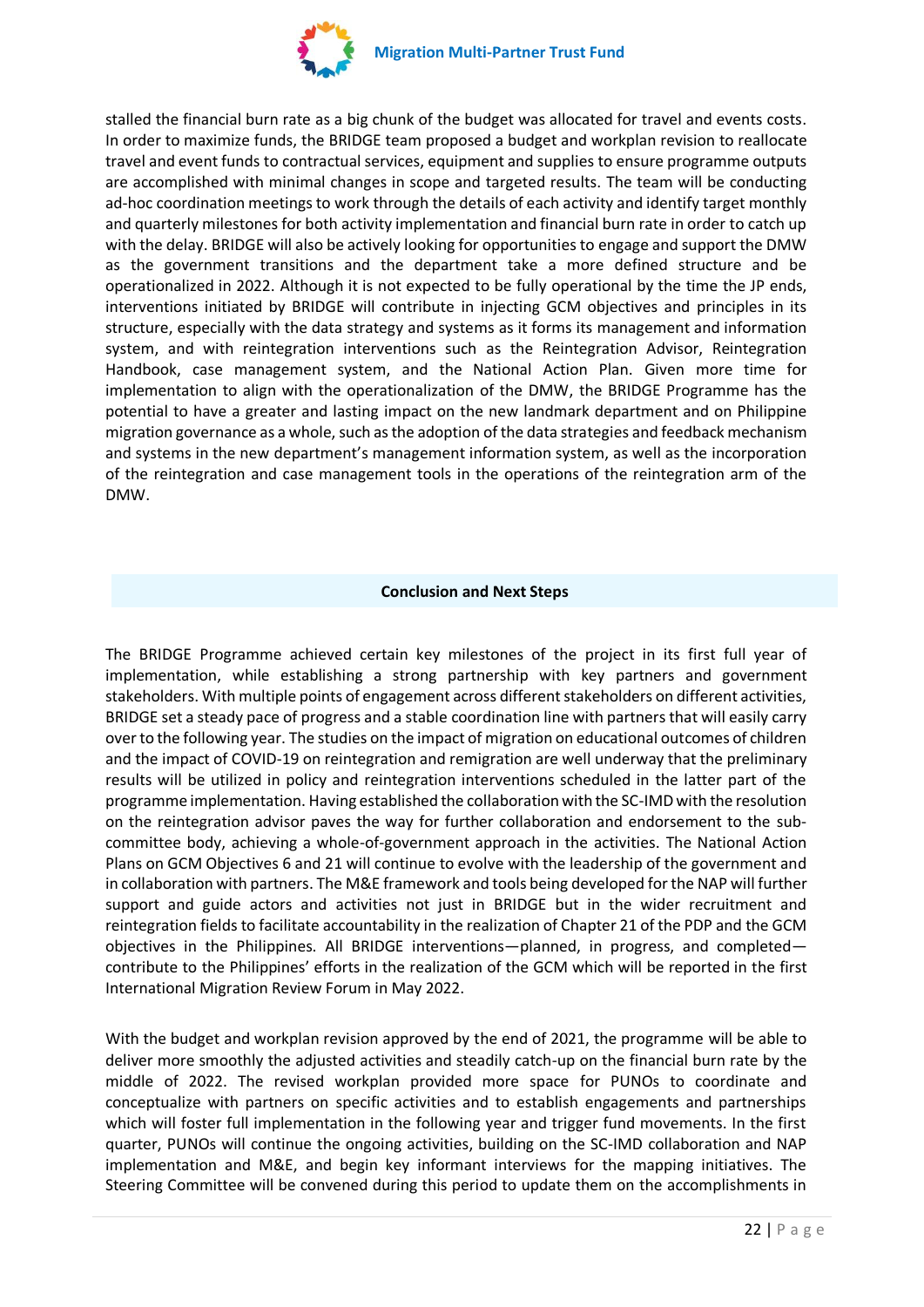

2021 and to seek their guidance and confirmation on the direction and design of adjusted activities and workplan in light of the upcoming transitions that will be brought about by the national elections and the establishment of the Department of Migrant Workers. As the notable results and progress in 2021 are in line with reintegration, PUNOs will also facilitate ad-hoc discussions on recruitmentrelated interventions to align and catch-up. The research, analysis of mapping initiatives, and development of systems and manuals—phases of activities that needs little participation from partners—will be in full swing in the second quarter, when there is an expect lull of government participation considering the election period. Preliminary results from studies and analysis would then be ready in time for capacity-building activities for migration governance agencies and publications slated for the third quarter. BRIDGE will continue to work with government agencies, including those that are part of the DMW, as their functions remain the same but only under a new structure. The transition period is also seen as an opportunity for BRIDGE to support migration governance through collaborating on efforts that will contribute to the operationalization of the new department, such as co-organizing consultations to gather stakeholders' inputs and recommendations for the drafting of the Implementing Rules and Regulations (IRR) of the DMW.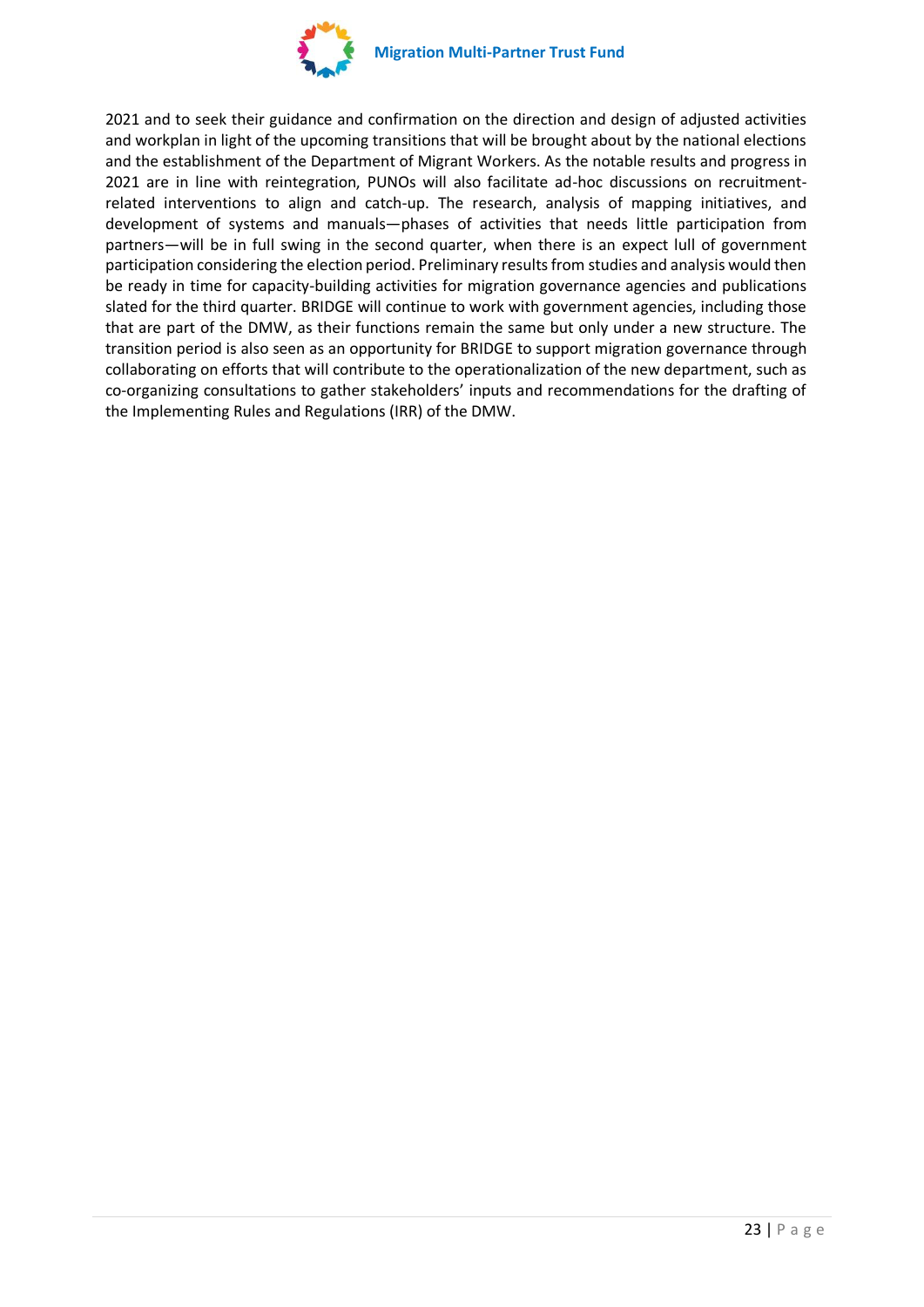

# **ANNEX**

# **[COMMUNICATIONS AND VISIBILITY](https://iomint.sharepoint.com/:f:/s/MPTF-BRIDGE/EqzyfbDXwy5GjViwl78kWTsB1RTC_yhGSfHJZV1x5hv41w?e=RLK8f8)**

#### **[Communication Materials](https://iomint.sharepoint.com/:f:/s/MPTF-BRIDGE/ElIuPhqAwZpHoYZ3-ENDZMQB52ifBgLkk61uuhPcnZiHuw?e=SKmD4H)**

BRIDGE Inception Meeting: invitation Final Survey Materials Leaflets Social Media Cards URLs Migration Impact Study Leaflets Social Media Cards National Action Plan: invitation, social media post Returnee Survey Launch: invitation UN Women Art Cards

# **[Summary Report: Social Media Posts](https://iomint.sharepoint.com/:w:/s/MPTF-BRIDGE/Efw31uam7tZPpxX1Qja8zwYBG02yJIQGtuueB54B1fTYrA?e=takbYs)**

|                | Date & Link   Twitter Caption                                                                                                                                                                                                                                                             |
|----------------|-------------------------------------------------------------------------------------------------------------------------------------------------------------------------------------------------------------------------------------------------------------------------------------------|
| 18 Jun 2021    | IOM, in a joint project with @UNPhilippines under the @MPTFOffice's BRIDGE<br>programme, presented our COVID-19 OFW assessment to @OWWA official to enhance<br>reintegration services through evidence-based and gender-sensitive policies and practices<br>in the time of #COVID19.      |
| 2 Sep 2021     | BRIDGE, funded by @MPTFOffice and implemented by IOM, @ILOManila, @UN Women<br>& @UNPhilippines, held its first TWG meeting with @DFAPHL, @OWWAofficial,<br>@NEDAhq, @oplecenter, @SMCPhilippines & more. The TWG gives technical guidance,<br>monitoring and direction to the programme. |
| 15 Dec<br>2021 | .@DFAPHL, @laborgovph, @OWWAofficial, with IOM, @ILOManila & @UN Women, will<br>launch the National Action Plan on:<br>16 Dec 2021<br>$10$ am $- 11:30$ am                                                                                                                                |
|                | NAP was developed under BRIDGE, supported by @MPTFOffice, in partnership with the<br>Safe and Fair Programme as part of @GlobalSpotlight.                                                                                                                                                 |

|             | Date & Link   Facebook Caption                                                                                                                                                                                                                                                                                                                        |
|-------------|-------------------------------------------------------------------------------------------------------------------------------------------------------------------------------------------------------------------------------------------------------------------------------------------------------------------------------------------------------|
| 18 Jun 2021 | IOM, in a joint project with United Nations Philippines under the Migration Multi-Partner<br>Trust Fund's BRIDGE programme, presented our COVID-19 OFW assessment to OWWA<br>Overseas Workers Welfare Administration to enhance reintegration services through<br>evidence-based and gender-sensitive policies and practices in the time of #COVID19. |
| 2 Sep 2021  | The Bridging Recruitment to Reintegration in Migration Governance (BRIDGE) Programme<br>held its first Technical Working Group meeting with partners from the Department of<br>Foreign Affairs, Republic of the Philippines, OWWA Overseas Workers Welfare<br>Administration, National Economic and Development Authority, Blas Ople Policy Center,   |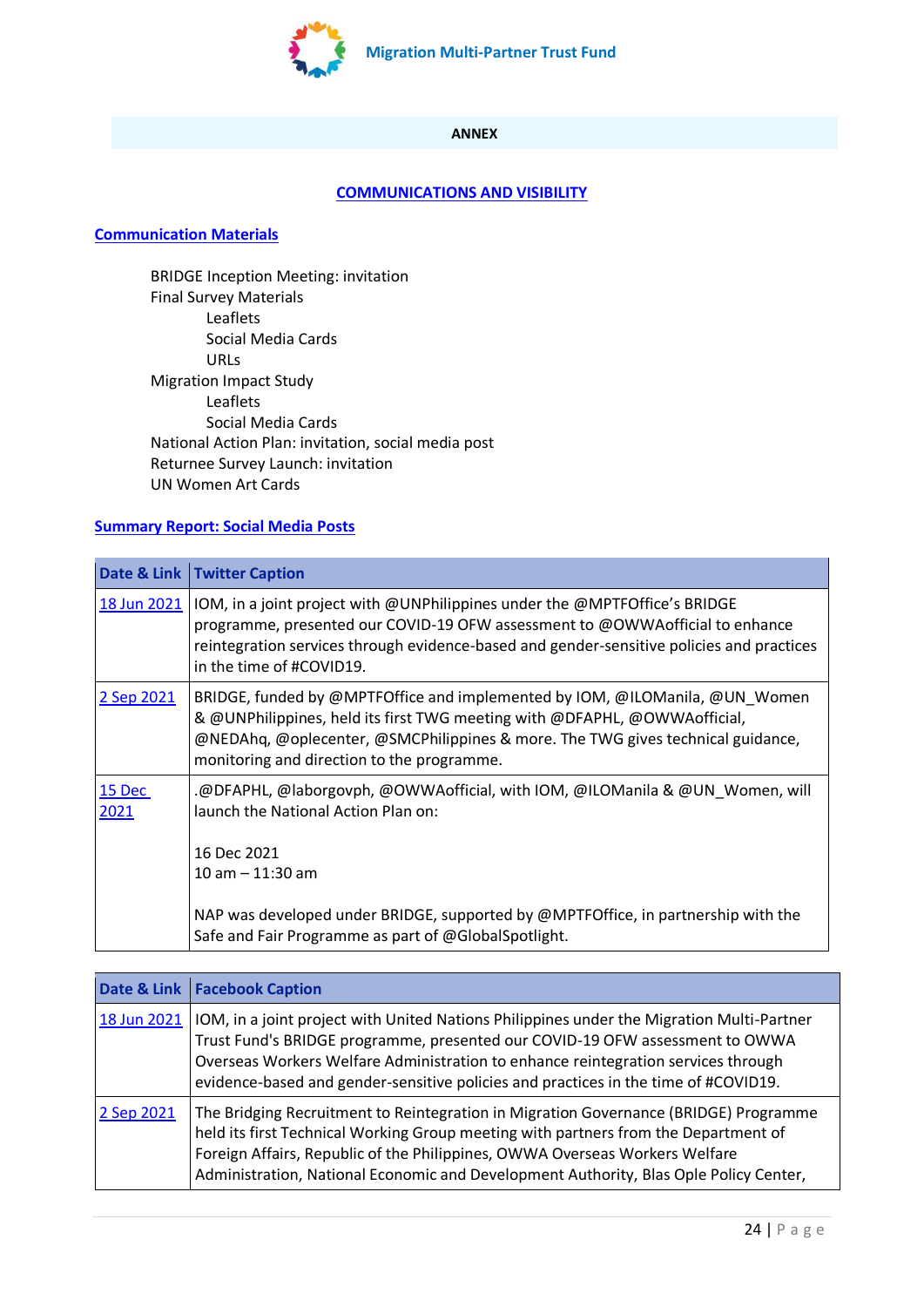

|                       | Scalabrini Migration Center and more. The formation of the TWG will provide technical<br>guidance, monitoring and direction to the programme's outputs. BRIDGE is funded by the<br>Migration Multi-Partner Trust Fund and implemented through a partnership with IOM,<br>International Labour Organization and UN Women, with the guidance of United Nations<br>Philippines.                                                                                                                                                                          |
|-----------------------|-------------------------------------------------------------------------------------------------------------------------------------------------------------------------------------------------------------------------------------------------------------------------------------------------------------------------------------------------------------------------------------------------------------------------------------------------------------------------------------------------------------------------------------------------------|
| 13 Dec 2021           | Migration can be economically empowering, but not if migrant workers start off saddled<br>with recruitment debt. Debt bondage heightens the vulnerability of migrant workers,<br>including women, who become more prone to human trafficking and other abuses.<br>Eliminating debt bondage is one of the goals under Objective 6 of the #GCM. This goal is<br>more urgent than ever as migrant deployment is expected to pick up after #COVID-19.                                                                                                     |
|                       | UN Women has partnered with IOM - UN Migration and International Labour Organization<br>on <b>#BRIDGE</b> in the Philippines, with the support of the <i>#MigrationFund</i> to address this<br>challenge. The program works with migration governance agencies, civil society, the private<br>sector, and migrants themselves to ramp up efforts toward fair and ethical recruitment,<br>including advocating for the ratification of #ILOConvention181, which prohibits private<br>employment agencies from charging migrant workers placement fees. |
| <b>18 Nov</b><br>2021 | <b>Original Post:</b><br>Kabayan! Tulungan kaming alamin kung paano nakakaapekto ang migration sa pamilya at sa<br>pag-aaral ng mga anak na naiwan. I-click ang link upang sumali sa survey:                                                                                                                                                                                                                                                                                                                                                          |
|                       | https://tinyurl.com/3vdff86f                                                                                                                                                                                                                                                                                                                                                                                                                                                                                                                          |
|                       | Maraming salamat, kabayan!                                                                                                                                                                                                                                                                                                                                                                                                                                                                                                                            |
|                       | $**$                                                                                                                                                                                                                                                                                                                                                                                                                                                                                                                                                  |
|                       | <b>English Translation:</b><br>Kabayan! Help us find out how migration affects the family and the education of the<br>children left behind. Click the link to join the survey:                                                                                                                                                                                                                                                                                                                                                                        |
|                       | https://tinyurl.com/3vdff86f                                                                                                                                                                                                                                                                                                                                                                                                                                                                                                                          |
|                       | Thank you, Kabayan!                                                                                                                                                                                                                                                                                                                                                                                                                                                                                                                                   |
| 23 Nov                | <b>Original Post:</b>                                                                                                                                                                                                                                                                                                                                                                                                                                                                                                                                 |
| 2021                  | Tulungan kaming alamin kung paano nakakaapekto ang pangingibang-bansa o migration sa<br>pamilya at sa pag-aaral ng mga anak na naiwan. Iclick ang link upang sumali sa survey:                                                                                                                                                                                                                                                                                                                                                                        |
|                       | https://tinyurl.com/MigrationImpactStudy                                                                                                                                                                                                                                                                                                                                                                                                                                                                                                              |
|                       | Ito ay isang pag-aaral ng Yale University, International Labor Organization (ILO), OWWA, at<br>POEA.                                                                                                                                                                                                                                                                                                                                                                                                                                                  |
|                       | $\ast\ast$                                                                                                                                                                                                                                                                                                                                                                                                                                                                                                                                            |
|                       | <b>English Translation:</b>                                                                                                                                                                                                                                                                                                                                                                                                                                                                                                                           |
|                       | Help us find out how migration affects the family and the education of the children left<br>behind. Click the link to join the survey:                                                                                                                                                                                                                                                                                                                                                                                                                |
|                       | https://tinyurl.com/MigrationImpactStudy                                                                                                                                                                                                                                                                                                                                                                                                                                                                                                              |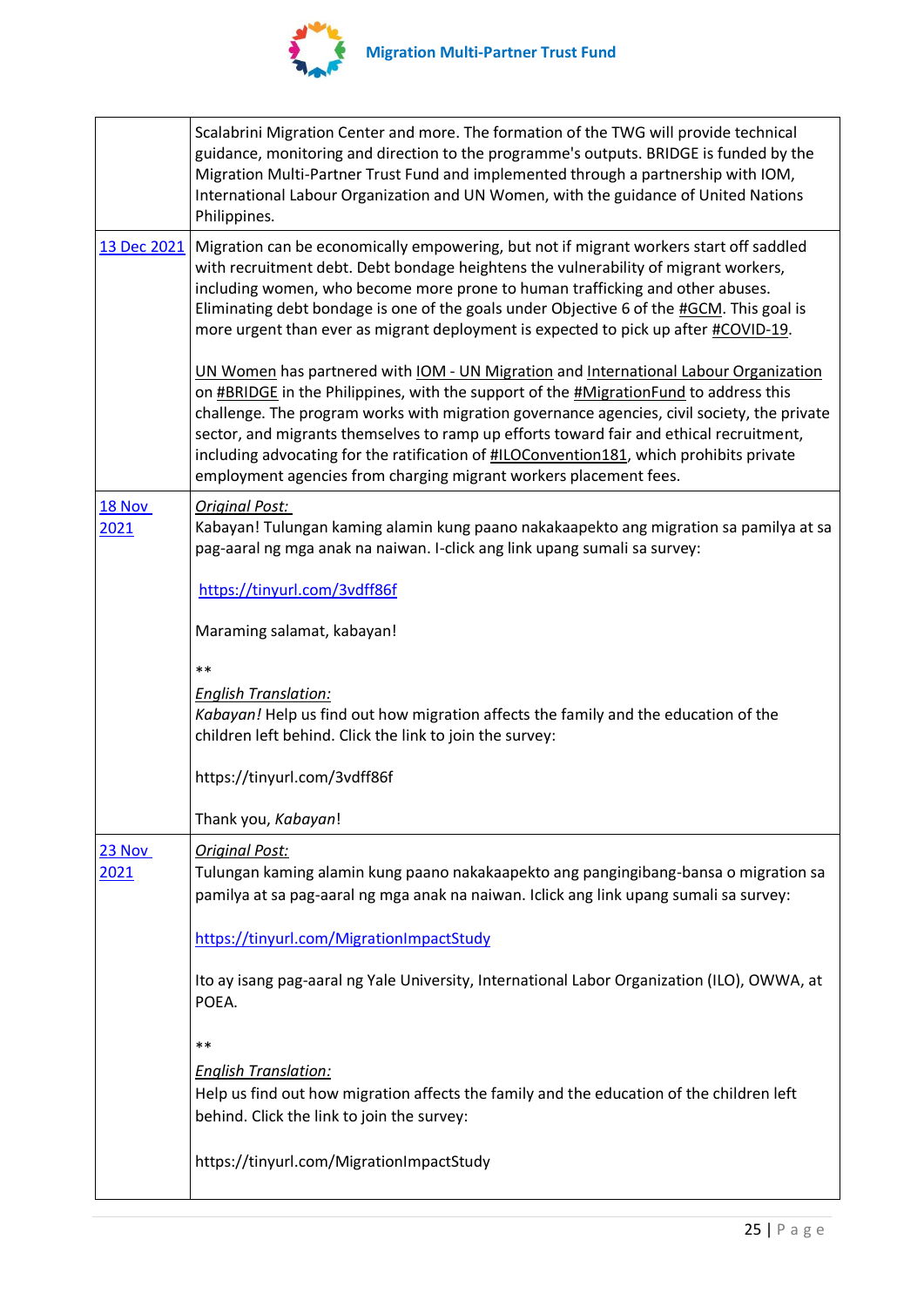

 $\mathsf{r}$ 

|             | This is a study conducted by Yale University, International Labor Organization (ILO) OWWA,<br>and POEA.                                                                                                                                                                                                                                                                                                                                                                                                                                                                                                                                                                                                                                                                |
|-------------|------------------------------------------------------------------------------------------------------------------------------------------------------------------------------------------------------------------------------------------------------------------------------------------------------------------------------------------------------------------------------------------------------------------------------------------------------------------------------------------------------------------------------------------------------------------------------------------------------------------------------------------------------------------------------------------------------------------------------------------------------------------------|
| 14 Dec 2021 | According to IOM, <b>#sustainablereintegration</b> is when migrant returnees have enough<br>economic self-sufficiency, social stability, and psychosocial well-being so a decision to re-<br>migrate is driven by choice not necessity. This remains a pipe dream for many migrant<br>workers, including women, who face the difficult choice of being with their families or<br>providing for their needs.                                                                                                                                                                                                                                                                                                                                                            |
|             | The #MigrationFund funded #BRIDGEProgram, a joint effort between UN<br>WomenInternational Labour Organization and IOM - UN Migration along with diverse<br>partners in the <b>#Philippines</b> , aims to help migrant workers overcome this dilemma by<br>forging sustainable and gender-responsive reintegration pathways, in line with Objective 21<br>of the #GCM. Ideally, reintegration preparation begins even before the migrant worker<br>leaves to work abroad, and every decision at the country of destination is geared toward<br>sustainable re-turn to their family and home-so they don't ever again have to make such<br>heartbreaking choices.                                                                                                        |
| 15 Dec 2021 | The Department of Foreign Affairs, Republic of the Philippines, Department of Labor and<br>Employment - DOLE, and OWWA Overseas Workers Welfare Administration, in cooperation<br>with the International Organization for Migration, the International Labour Organization,<br>and UN Women, will launch the National Action Plan on:                                                                                                                                                                                                                                                                                                                                                                                                                                  |
|             | 16 December 2021, Thursday<br>10 a.m. - 11:30 a.m.                                                                                                                                                                                                                                                                                                                                                                                                                                                                                                                                                                                                                                                                                                                     |
|             | The National Action Plan was developed under the Bridging Recruitment to Reintegration in<br>Migration Governance (BRIDGE) programme, supported by the Migration Multi-Partner<br>Trust Fund (MPTF). This reintegration initiative is also in partnership with the joint ILO-UN<br>Women Safe and Fair Programme, as part of the EU-UN Spotlight Initiative.                                                                                                                                                                                                                                                                                                                                                                                                           |
| 15 Dec 2021 | The International Labour Organization (ILO), International Organization for Migration (IOM)<br>and UN Women, through the Safe and Fair Programme and the Bridging Recruitment to<br>Reintegration in Migration Governance (BRIDGE) Programme, co-organized the 3rd<br>Stakeholders' Consultation on the Reintegration Strategic Framework, National Action Plan<br>and OFW Reintegration Advisor and Referral Pathways on 14 December 2021, via Zoom.<br>This builds on the actions and recommendations from the 1st Reintegration Consultation<br>(August 2020) organized by Safe and Fair, and the 2nd Stakeholders Consultation on<br>Reintegration (May 2021) co-organized by Safe and Fair, BRIDGE and the National<br>Reintegration Center for OFWs (OWWA-NRCO). |
|             | More                                                                                                                                                                                                                                                                                                                                                                                                                                                                                                                                                                                                                                                                                                                                                                   |
| 21 Dec 2021 | <b>Original Post:</b><br>Kabayan! Tulungan kaming alamin kung paano nakakaapekto ang migration sa pamilya at sa<br>pag-aaral ng mga anak na naiwan. I-click ang link upang sumali sa survey:<br>https://tinyurl.com/MigrationImpactStudy                                                                                                                                                                                                                                                                                                                                                                                                                                                                                                                               |
|             | $**$                                                                                                                                                                                                                                                                                                                                                                                                                                                                                                                                                                                                                                                                                                                                                                   |
|             | <b>English Translation:</b><br>Kabayan! Help us learn how migration affects families and the education of children left                                                                                                                                                                                                                                                                                                                                                                                                                                                                                                                                                                                                                                                |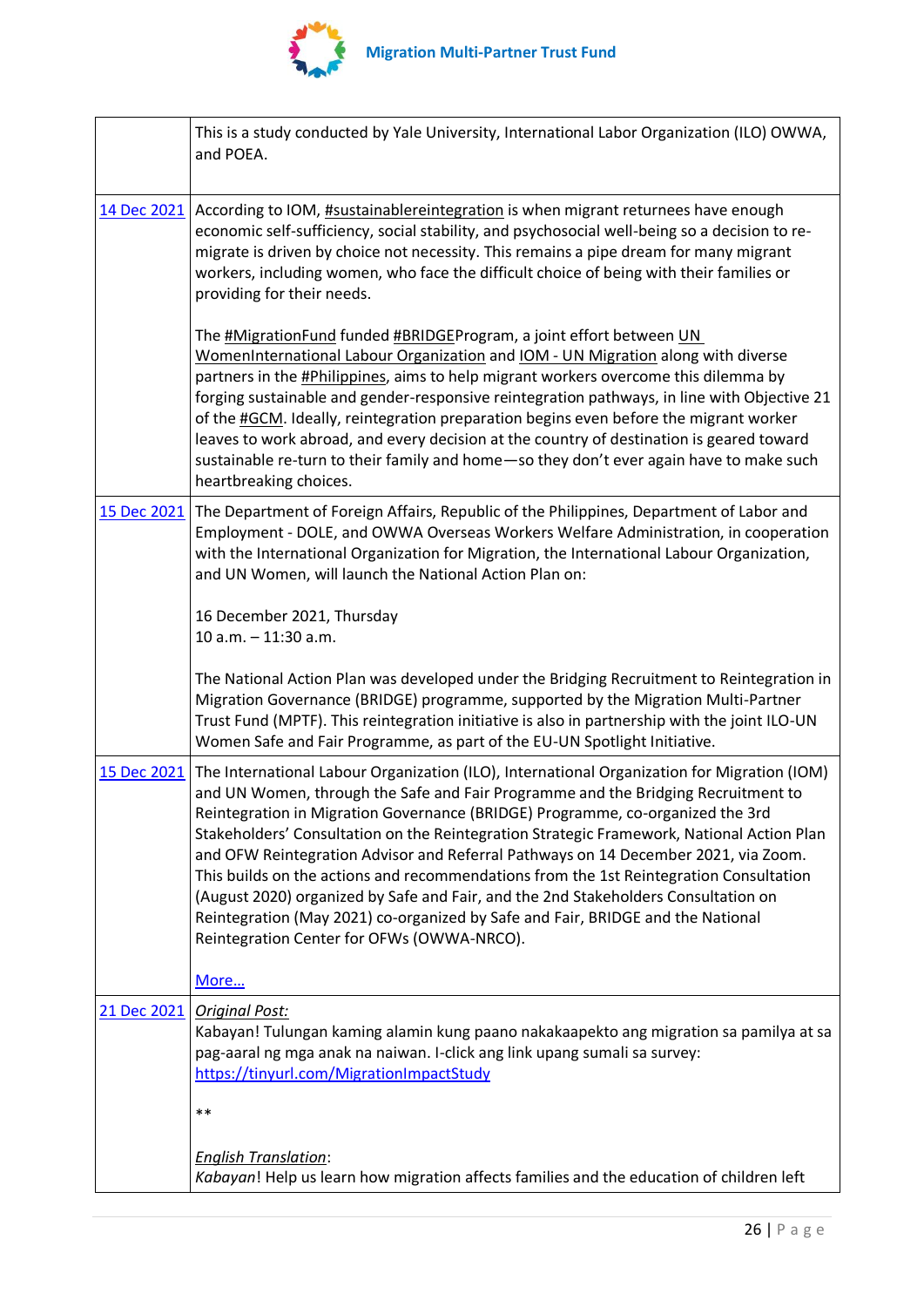

| behind. Click the link to join the survey: https://tinyurl.com/MigrationImpactStudy |
|-------------------------------------------------------------------------------------|
|-------------------------------------------------------------------------------------|

|                       | Date & Link   Media Release                                                         |
|-----------------------|-------------------------------------------------------------------------------------|
| 8 Apr 2021            | <b>BRIDGE Project Inception Meeting</b>                                             |
| <b>18 Nov</b><br>2021 | Research on the impact of migration on educational outcomes of children of migrants |
| Link                  | Call for Respondents for Migration Impact Study                                     |